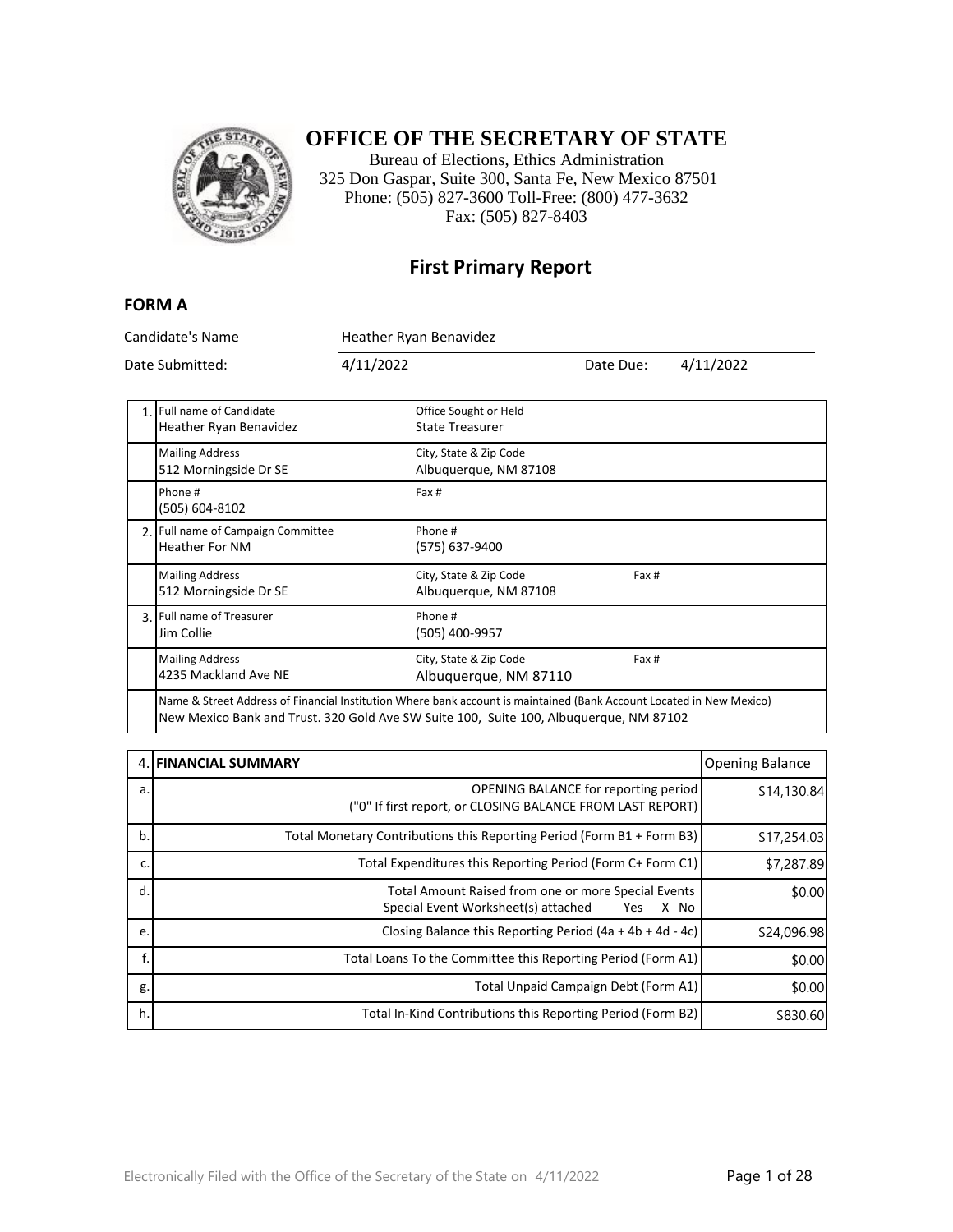# **Report of Expenditures and Contributions**

#### **Form A 1**

| Candidate's Name |                               | Heather Ryan Benavidez |           |  |           |        |
|------------------|-------------------------------|------------------------|-----------|--|-----------|--------|
| Date Submitted:  |                               | 4/11/2022              | Date Due: |  | 4/11/2022 |        |
|                  |                               |                        |           |  |           |        |
|                  | 1. TOTAL DEBT CARRIED FORWARD |                        |           |  |           | \$0.00 |
|                  | 2. TOTAL LOAN CONTRIBUTIONS   |                        |           |  |           | \$0.00 |
|                  | 3. TOTAL DEBT PAID            |                        |           |  |           | \$0.00 |
|                  | 4. TOTAL LOANS FORGIVEN       |                        |           |  | \$0.00    |        |
|                  | 5. TOTAL UNPAID DEBT          |                        |           |  |           | \$0.00 |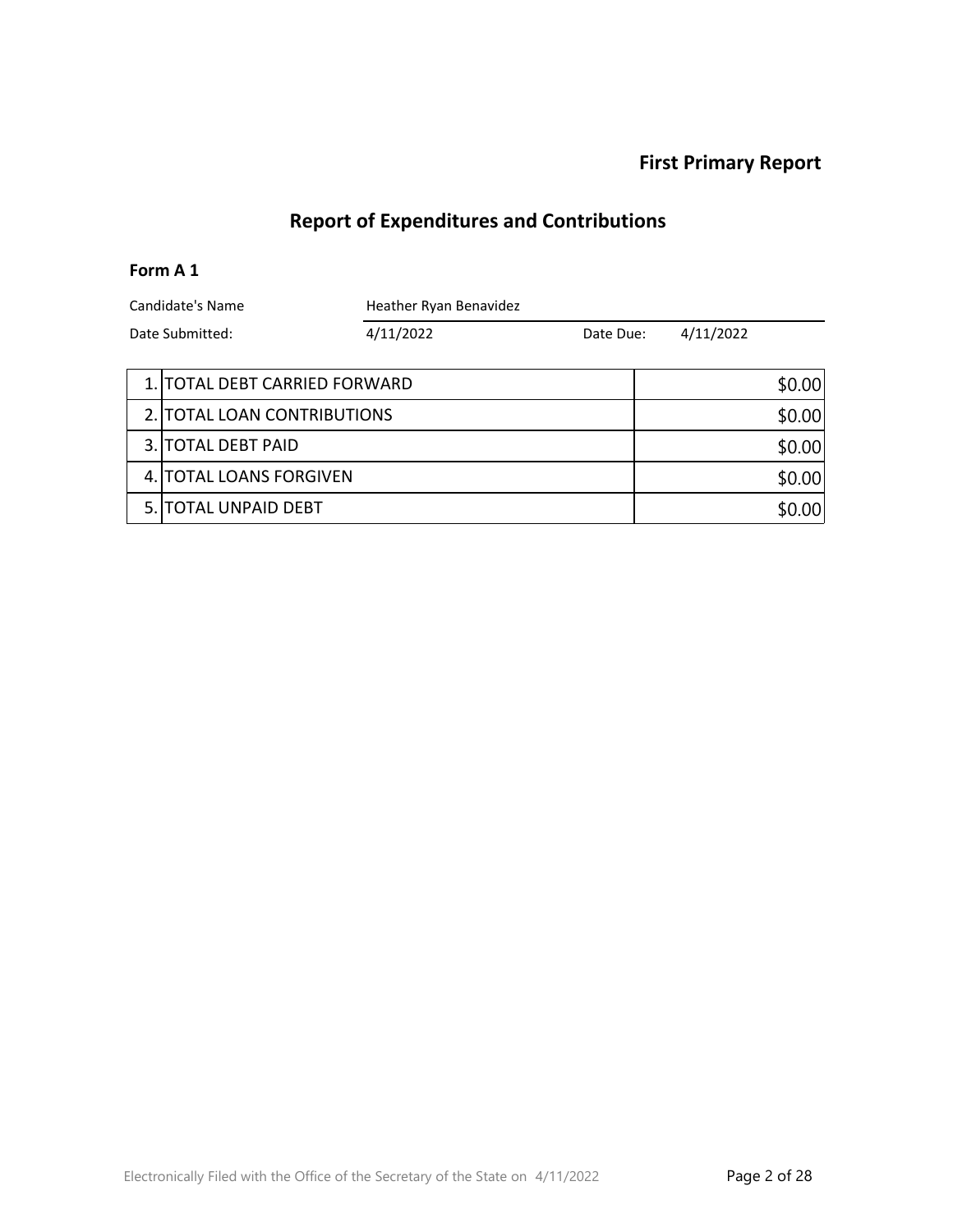# **Report of Expenditures and Contributions**

### **FORM B 1 MONETARY CONTRIBUTIONS**

| Candidate's Name |                                                                                         | Heather Ryan Benavidez                 |                           |               |
|------------------|-----------------------------------------------------------------------------------------|----------------------------------------|---------------------------|---------------|
| Date Submitted:  |                                                                                         | 4/11/2022                              | 4/11/2022<br>Date Due:    |               |
| <b>DATE</b>      |                                                                                         | <b>NAME and ADDRESS of CONTRIBUTOR</b> | <b>OCCUPATION</b>         | <b>AMOUNT</b> |
| 10/9/2021        | Kyle Newman<br>1145 Glorieta<br>Albuquerque, NM 87112<br><b>Act Blue</b>                |                                        | Individual                | \$25.00       |
| 10/19/2021       | <b>Scott Corwin</b><br><b>PO Box 220</b><br>Estancia, NM 87016<br><b>Act Blue</b>       |                                        | Other                     | \$7.00        |
| 10/20/2021       | Keith Faulconer<br>PO Box 9391<br>Albuquerque, NM 87119<br><b>Act Blue</b>              |                                        | Individual                | \$25.00       |
| 10/21/2021       | Patricia Gregor<br>120 South 9th Street<br>Rio Communities, NM 87002<br><b>Act Blue</b> |                                        | Healthcare support worker | \$22.00       |
| 10/21/2021       | Roy Dunlap<br>1335 Paseo Del Pueblo Sur, #263<br>Taos, NM 87571<br><b>Act Blue</b>      |                                        | Individual                | \$25.00       |
| 10/25/2021       | Karen Turley Corbett<br>276 Sunnyslope<br>Albuquerque, NM 87105<br><b>Act Blue</b>      |                                        | Individual                | \$50.00       |
| 10/28/2021       | Laura Lakin<br>6215 Cochiti Dr, NW<br>Albuquerque, NM 87120<br><b>Act Blue</b>          |                                        | Individual                | \$25.00       |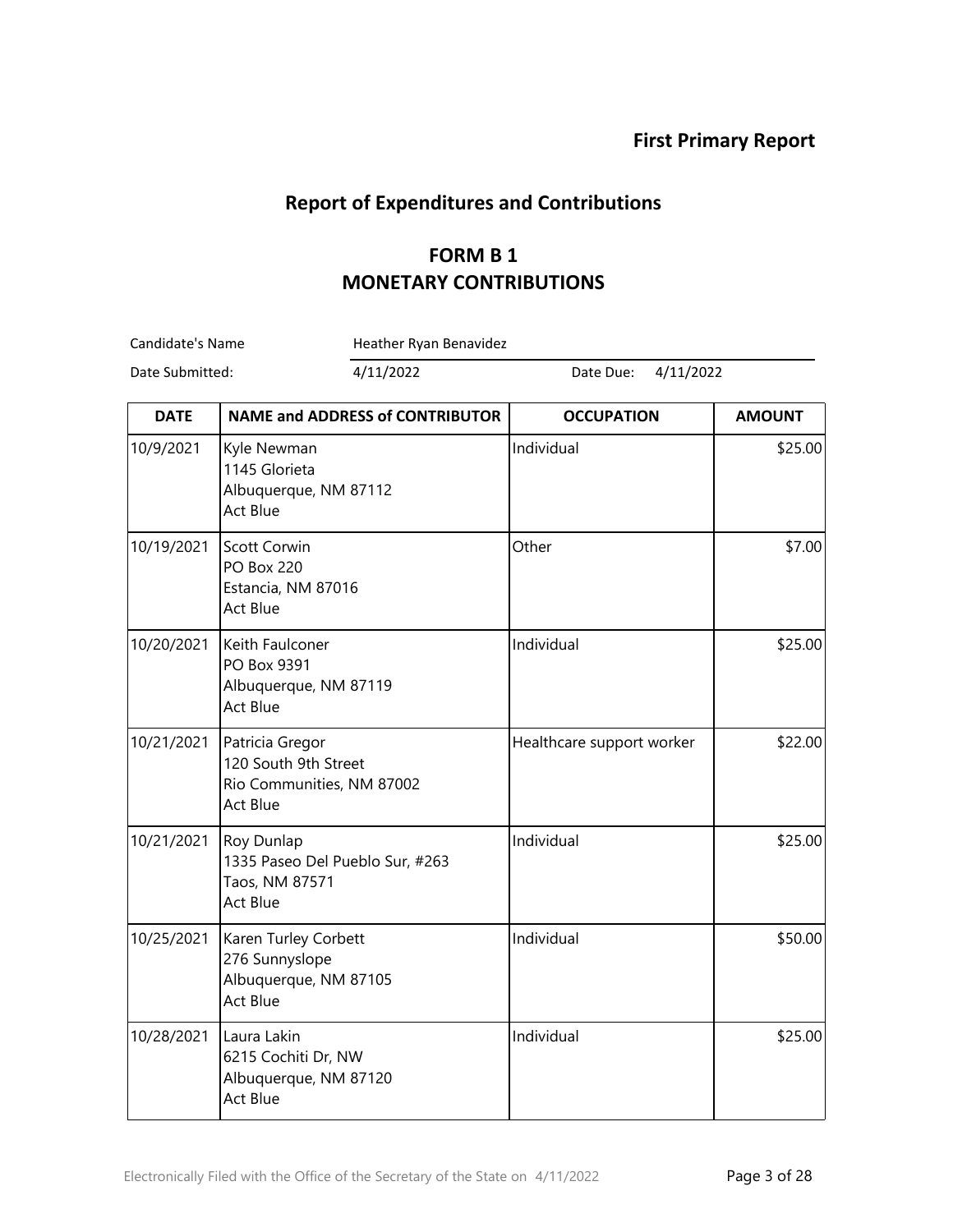| 10/31/2021 | Barbara McAneny<br>3325 Calle de Daniel<br>Albuquerque, NM 87104<br>Act Blue        | Healthcare practitioner and<br>technical worker | \$250.00 |
|------------|-------------------------------------------------------------------------------------|-------------------------------------------------|----------|
| 11/4/2021  | John Strong<br>1501 SAN PATRICIO SW<br>ALBUQUERQUE, NM 87104<br>Act Blue            | Other                                           | \$250.00 |
| 11/7/2021  | Samuel Nevarez<br>13107 Wenonah Rd., SE, Apt C<br>Albuquerque, NM 88123<br>Act Blue | Individual                                      | \$10.00  |
| 11/13/2021 | A.J. Apodaca<br>PO Box 1580<br>Mesilla, NM 88046<br>Donation                        | Individual                                      | \$100.00 |
| 11/13/2021 | ANONYMOUS<br>Donation                                                               |                                                 | \$50.00  |
| 11/13/2021 | <b>ANONYMOUS</b><br>Donation                                                        |                                                 | \$20.00  |
| 11/13/2021 | Karena Oberman<br>2835 Boltd Street<br>Las Cruces, NM 88005<br>Campaign donation    | Individual                                      | \$25.00  |
| 11/13/2021 | <b>William Soules</b><br>5054 Silver King Rd<br>Las Cruces, NM 88001<br>Donation    | Individual                                      | \$50.00  |
| 11/14/2021 | David Baake<br>4939 Chippewa Trail<br>Las Cruces, NM 88011<br>Act Blue              | Individual                                      | \$100.00 |
| 11/15/2021 | Patricia Gregor<br>120 South 9th Street<br>Rio Communities, NM 87002<br>Act Blue    | Healthcare support worker                       | \$50.00  |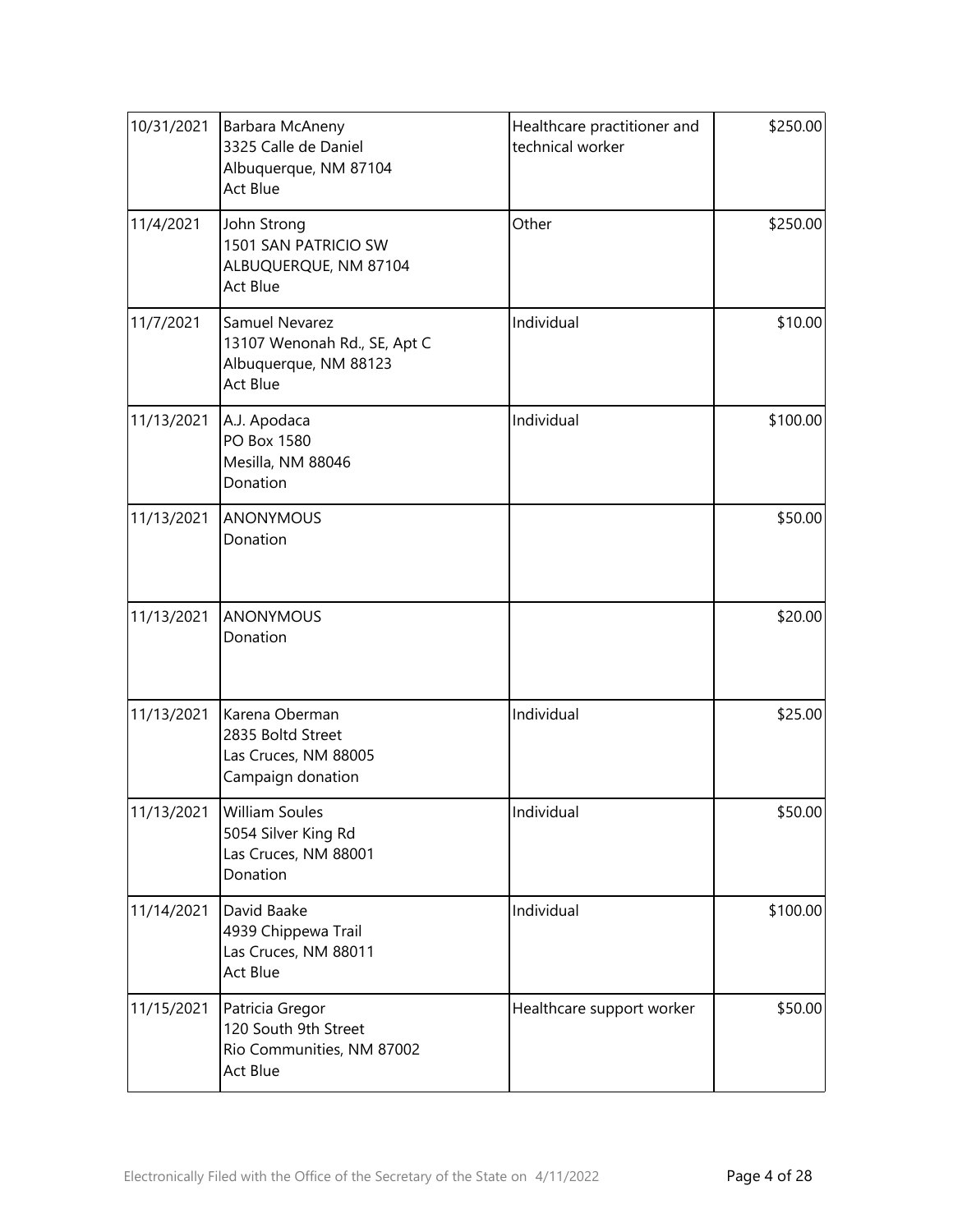| 11/15/2021 | Randall Brown<br>117 Camino de Vida<br>Santa Rosa, NM 88435<br>Act Blue          | Individual                | \$250.00 |
|------------|----------------------------------------------------------------------------------|---------------------------|----------|
| 11/19/2021 | Scott Corwin<br><b>PO Box 220</b><br>Estancia, NM 87016<br>Act Blue              | Other                     | \$7.00   |
| 11/19/2021 | Stephen Coleman<br>1629 Speakman Drive, SE<br>Albuquerque, NM 87123<br>Act Blue  | Individual                | \$25.00  |
| 11/20/2021 | Armando Rendon<br>State Rd. 68-1057 HSE #7<br>Alcalde, NM 87511<br>Donation      | Individual                | \$25.00  |
| 11/20/2021 | Joe Salazar<br>PO Box 1007<br>Espanola, NM 87532<br>Donation                     | Retired                   | \$500.00 |
| 11/20/2021 | Lou Baker<br>101 Laguna Rd<br>Espanola, NM 87532<br>Donation                     | Individual                | \$50.00  |
| 11/21/2021 | Patricia Gregor<br>120 South 9th Street<br>Rio Communities, NM 87002<br>Act Blue | Healthcare support worker | \$22.00  |
| 11/23/2021 | Michael S. Sanchez, P.C.<br>PO Box 1297<br>Los Lunas, NM 87031<br>Donation       | Legal                     | \$500.00 |
| 11/29/2021 | David DeAtley<br>2116 Gazelle Road NE<br>Rio Rancho, NM 87124<br><b>Act Blue</b> | Individual                | \$25.00  |
| 11/29/2021 | Harry Williamson<br>15 Pike Street<br>Silver City, NM 88061<br>Act Blue          | Individual                | \$10.00  |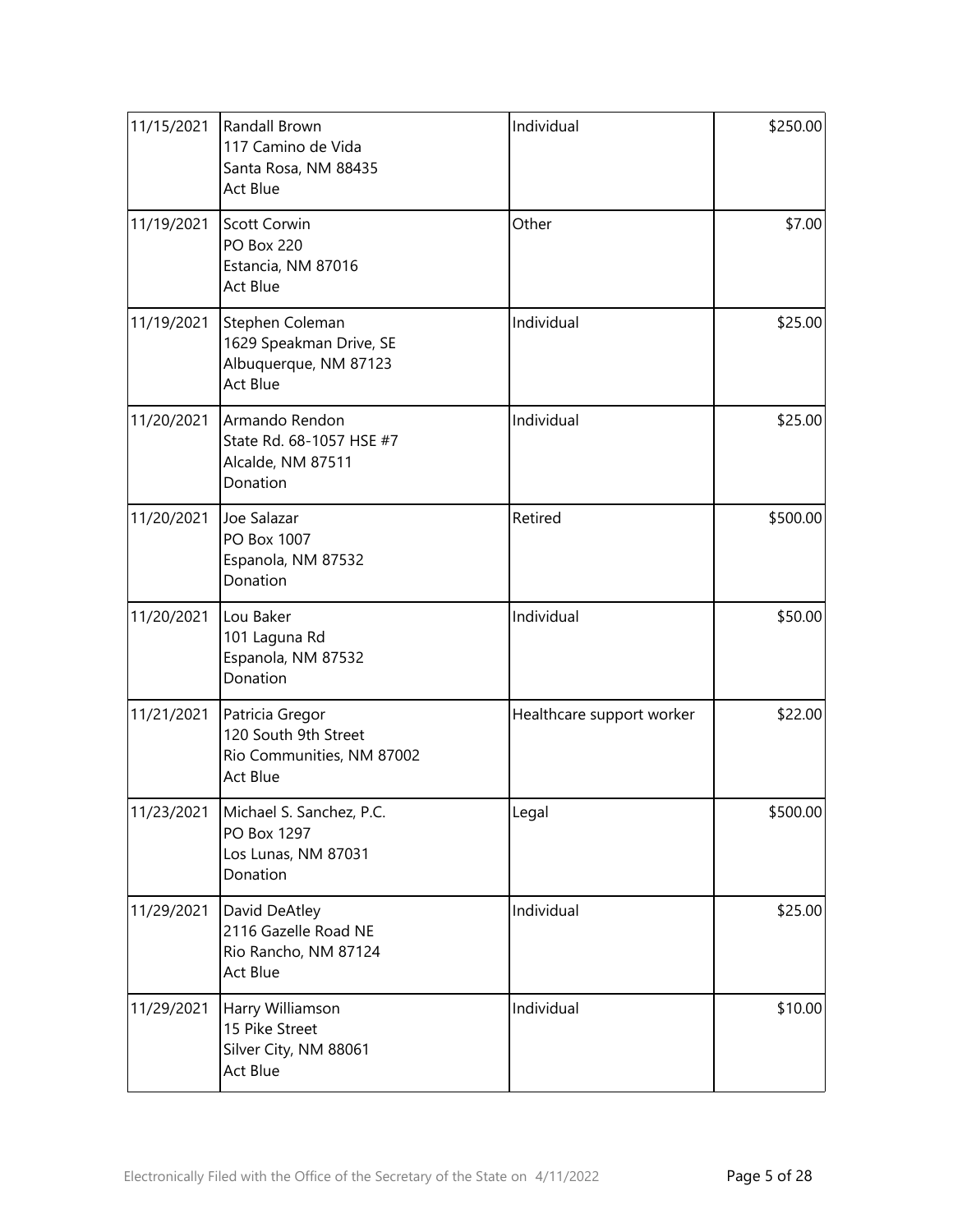| 11/29/2021 | Irene Fertik<br>1004 1/2 21st<br>Albuquerque, NM 87104<br>Act Blue         | Individual | \$25.00  |
|------------|----------------------------------------------------------------------------|------------|----------|
| 11/29/2021 | Jo Ward<br>1015 Don Diego Avenue<br>Santa Fe, NM 87505<br>Act Blue         | Individual | \$25.00  |
| 11/29/2021 | Laura Lakin<br>6215 Cochiti Dr, NW<br>Albuquerque, NM 87120<br>Act Blue    | Individual | \$25.00  |
| 11/29/2021 | Paul Kinzleman<br>7 Parklane Circle<br>Peralta, NM 87042<br>Act Blue       | Individual | \$25.00  |
| 11/29/2021 | Phillip Schumaker<br>PO Box 593<br>McIntosh, NM 87032<br><b>Act Blue</b>   | Individual | \$25.00  |
| 11/29/2021 | Samantha Cicero<br>111 Villa Chiquita<br>Las Cruces, NM 88007<br>Act Blue  | Individual | \$25.00  |
| 11/29/2021 | Sharon Dogruel<br>11 W. Gutierrez #3458<br>Santa Fe, NM 87506<br>Act Blue  | Individual | \$15.00  |
| 11/29/2021 | Stewart Gardner<br>6 Cerro Circle<br>Lamy, NM 87540<br>Act Blue            | Individual | \$25.00  |
| 11/29/2021 | Tim Eichenberg<br>7800 Charger Trl Ne<br>Albuquerque, NM 87109<br>Act Blue | Other      | \$100.00 |
| 11/29/2021 | William D Page<br><b>HCR 77 BOX 5</b><br>LA MADERA, NM 87539<br>Act Blue   | Individual | \$25.00  |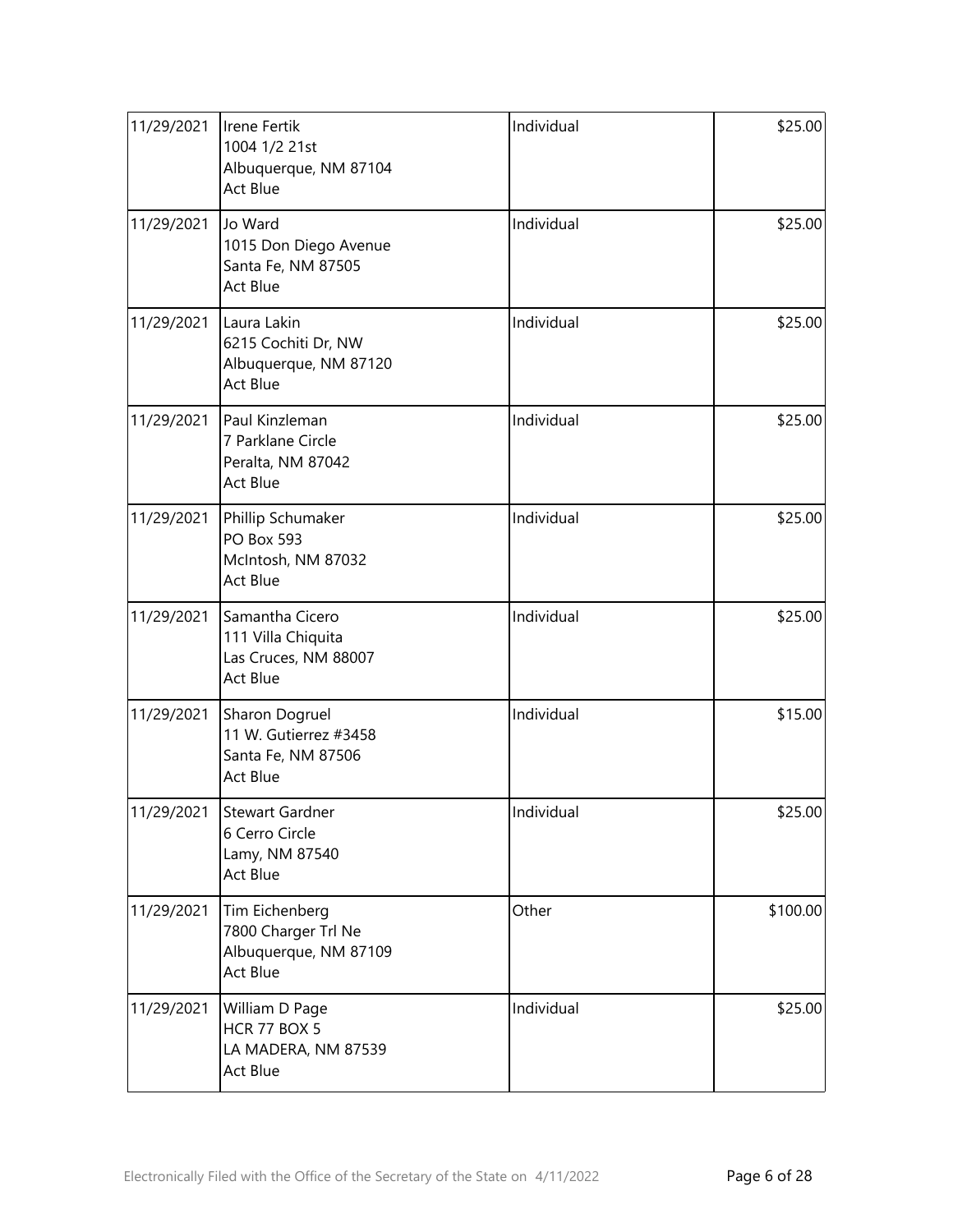| 11/30/2021 | Celestino Quintana<br>5000 Timan Ave NE<br>Albuquerque, NM 87114<br><b>Act Blue</b>  | Individual | \$100.00   |
|------------|--------------------------------------------------------------------------------------|------------|------------|
| 11/30/2021 | Ivan Pfeifer<br>10001 Coors Bypass NW, Apt 2317<br>Albuquerque, NM 87114<br>Act Blue | Individual | \$50.00    |
| 11/30/2021 | Jerry Klopfer<br>3212 Delicato<br>Roswell, NM 88201<br>Act Blue                      | Individual | \$50.00    |
| 11/30/2021 | Laurie Dunn<br>PO Box 2575<br>Taos, NM 87571<br><b>Act Blue</b>                      | Individual | \$250.00   |
| 11/30/2021 | Michael & Lynn Sanchez<br>3 Bunton Rd<br>Belen, NM 87002<br><b>Act Blue</b>          | Lawyer     | \$250.00   |
| 12/1/2021  | <b>Brian Lewis</b><br>PO Box 93563<br>Albuquerque, NM 87199<br>Act Blue              | Lawyer     | \$1,000.00 |
| 12/1/2021  | Marie Andermann<br>2221 Yucca St<br>Santa Fe, NM 87505<br><b>Act Blue</b>            | Other      | \$25.00    |
| 12/2/2021  | Charmaine O'Rourke<br>114 Nogal Pl<br>Ruidoso, NM 88345<br>Act Blue                  | Individual | \$25.00    |
| 12/2/2021  | Jonathan Longcore<br>4801 Lang Ave NE<br>Albuquerque, NM 87109<br>Act Blue           | Individual | \$10.00    |
| 12/3/2021  | Greg Ireland<br>117 Ricardo Lane<br>Bernalillo, NM 87004<br>Act Blue                 | Auditor    | \$500.00   |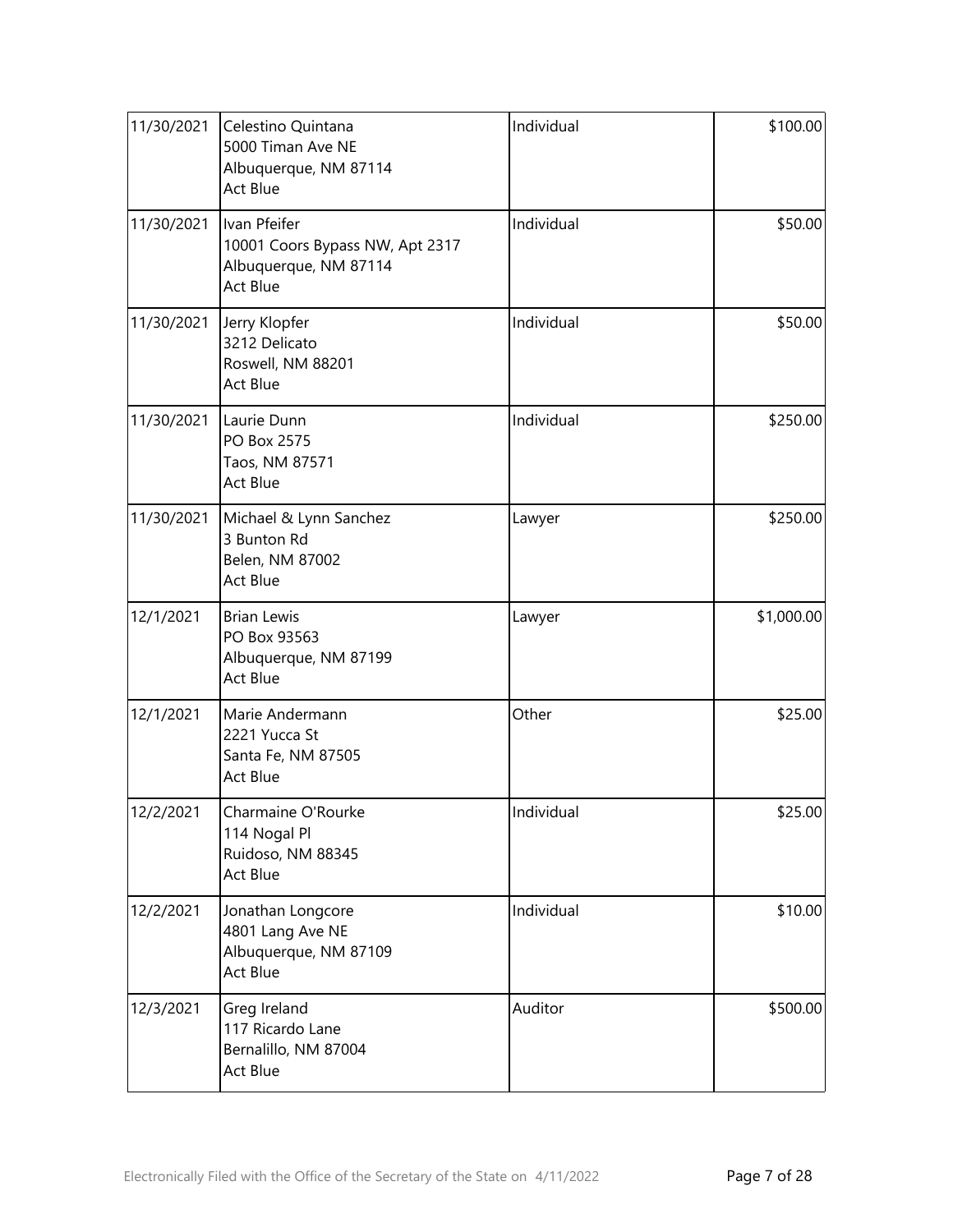| 12/3/2021 | John Strong<br>1501 SAN PATRICIO SW<br>ALBUQUERQUE, NM 87104<br><b>Act Blue</b>         | Other                     | \$250.00 |
|-----------|-----------------------------------------------------------------------------------------|---------------------------|----------|
| 12/3/2021 | Kariena Dill<br>2312 Madre Drive NE<br>Albuquerque, NM 87112<br><b>Act Blue</b>         | Individual                | \$25.00  |
| 12/3/2021 | Paul Hickman<br>9501 Farragut Dr., NE<br>Albuquerque, NM 87111<br>Act Blue              | Individual                | \$100.00 |
| 12/3/2021 | <b>Stacey Ward</b><br>12 Bravo Rd.<br>Los Lunas, NM 87031<br><b>Act Blue</b>            | Individual                | \$50.00  |
| 12/3/2021 | <b>Steve Townsend</b><br>1417 Caprock<br>Hobbs, NM 88240<br><b>Act Blue</b>             | Individual                | \$50.00  |
| 12/4/2021 | Beverly Romero<br><b>PO Box 455</b><br>Tome, NM 87060<br>Act Blue                       | Individual                | \$100.00 |
| 12/4/2021 | Dana Bustos<br>1517 W. Reinken Ave<br>Belen, NM 87002<br><b>Act Blue</b>                | Individual                | \$100.00 |
| 12/4/2021 | Jesse Shuck<br>3 Genie Ct<br>Los Lunas, NM 87031<br><b>Act Blue</b>                     | Individual                | \$25.00  |
| 12/4/2021 | John Strong<br>1501 SAN PATRICIO SW<br>ALBUQUERQUE, NM 87104<br><b>Act Blue</b>         | Other                     | \$250.00 |
| 12/4/2021 | Patricia Gregor<br>120 South 9th Street<br>Rio Communities, NM 87002<br><b>Act Blue</b> | Healthcare support worker | \$100.00 |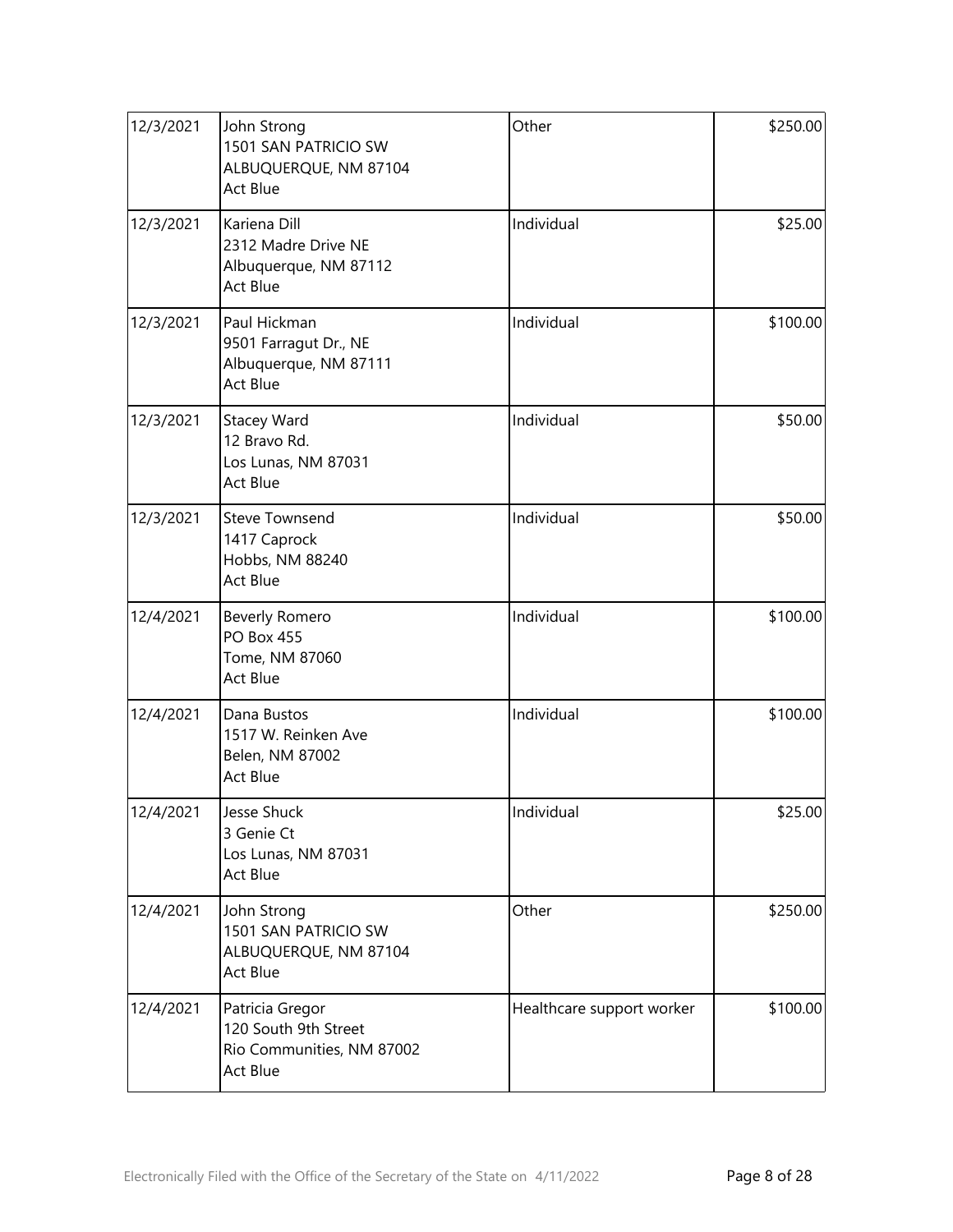| 12/5/2021  | David Ballew<br>150 Bob Street<br>Santa Fe, NM 87501<br><b>Act Blue</b>                    | Individual                | \$25.00  |
|------------|--------------------------------------------------------------------------------------------|---------------------------|----------|
| 12/5/2021  | Elizabeth Adair<br>101 Goulet Ct<br>Rio Communities, NM 87002<br><b>Act Blue</b>           | Individual                | \$100.00 |
| 12/5/2021  | Guy/Kristine Jacobus<br>1871 San Bernadino, NE<br>Albuquerque, NM 87122<br><b>Act Blue</b> | Individual                | \$25.00  |
| 12/5/2021  | Jonathan Lipshutz<br>325 Madison St. NE<br>Albuquerque, NM 87108<br><b>Act Blue</b>        | Individual                | \$150.00 |
| 12/5/2021  | Joseph Tully<br>1203 Truman St. SE<br>Albuquerque, NM 87108<br><b>Act Blue</b>             | Individual                | \$25.00  |
| 12/9/2021  | <b>RG Strategies</b><br>4405 LOS VALLES DR NW<br>ALBUQUERQUE, NM 87120<br>Donation         | Other                     | \$400.00 |
| 12/12/2021 | Sharon Cordova<br>2208 Summer Ray Dr. NW<br>Albuquerque, NM 87120<br>Donation              | Individual                | \$100.00 |
| 12/19/2021 | Scott Corwin<br><b>PO Box 220</b><br>Estancia, NM 87016<br><b>Act Blue</b>                 | Other                     | \$7.00   |
| 12/21/2021 | Patricia Gregor<br>120 South 9th Street<br>Rio Communities, NM 87002<br><b>Act Blue</b>    | Healthcare support worker | \$22.00  |
| 12/24/2021 | <b>Steve Gregor</b><br>603 Frederico Blvd<br>Rio Communities, NM 87002<br>Donation         | Individual                | \$150.00 |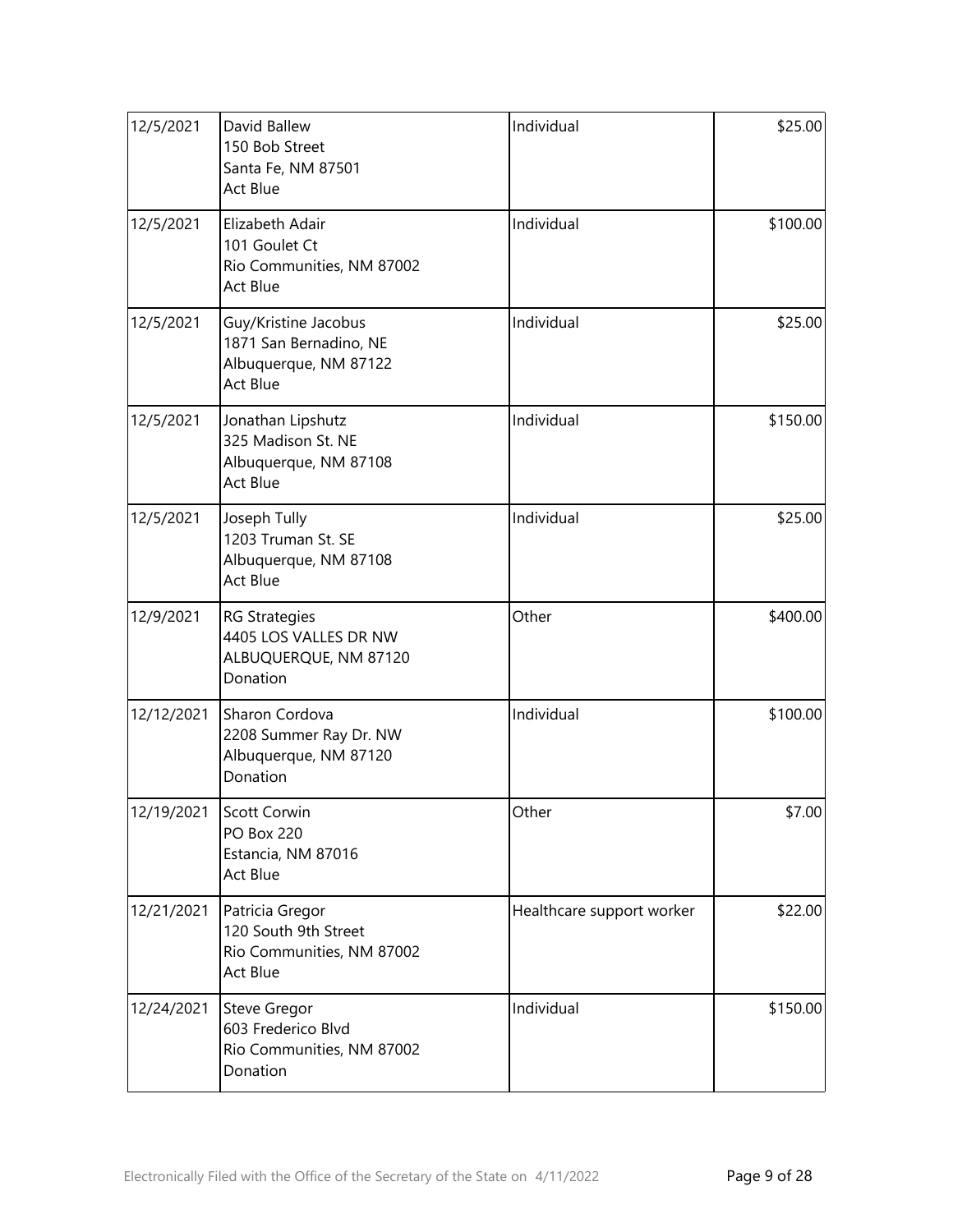| 12/28/2021 | Darrel Baumgardner<br>415 Kit Carson Road<br>Taos, NM 87571<br>Act Blue              | Individual | \$100.00 |
|------------|--------------------------------------------------------------------------------------|------------|----------|
| 12/28/2021 | Lynn Daugherty<br>PO Box 3087<br>Silver City, NM 88062<br>Act Blue                   | Individual | \$100.00 |
| 12/28/2021 | Michael Daly<br>1408 Linda Drive<br>Gallup, NM 87301<br>Act Blue                     | Individual | \$25.00  |
| 12/28/2021 | Michael Harrison<br>1121 Turner Drive NE<br>Albuquerque, NM 87123<br>Act Blue        | Individual | \$25.00  |
| 12/29/2021 | Harry Williamson<br>15 Pike Street<br>Silver City, NM 88061<br>Act Blue              | Individual | \$10.00  |
| 12/29/2021 | Michael Baca<br>PO Box 13383<br>Albuquerque, NM 87192<br>Act Blue                    | Individual | \$25.00  |
| 12/29/2021 | Phillip Schumaker<br><b>PO Box 593</b><br>McIntosh, NM 87032<br>Act Blue             | Individual | \$25.00  |
|            | 12/31/2021 ANONYMOUS<br>Donation                                                     |            | \$50.00  |
| 12/31/2021 | Charles Purviance<br>409 Rock Creek Park Ave NE<br>Albuquerque, NM 87123<br>Act Blue | Individual | \$50.00  |
| 12/31/2021 | Karyl Armbruster<br>605 Totavi St<br>Los Alamos, NM 87544<br>Act Blue                | Individual | \$100.00 |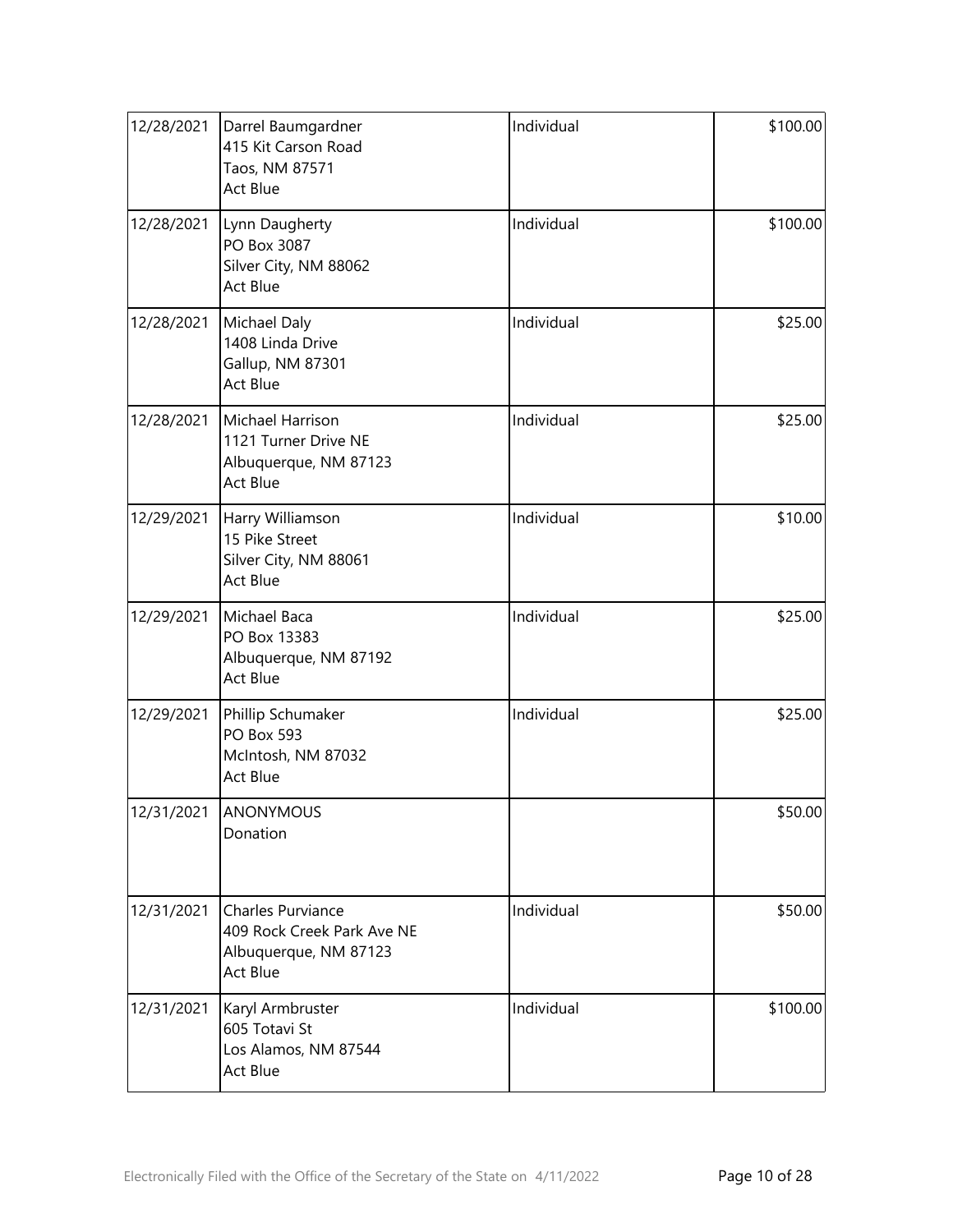| 12/31/2021 | Madeline Eve Benavidez<br>512 Morningside Drive, SE<br>Albuquerque, NM 87108<br>Donation | Individual                | \$100.00 |
|------------|------------------------------------------------------------------------------------------|---------------------------|----------|
| 12/31/2021 | Merrilee Caldwell<br>160 Brownell Howland Road<br>Santa Fe, NM 87501<br>Act Blue         | Other                     | \$250.00 |
| 12/31/2021 | Michael & Lynn Sanchez<br>3 Bunton Rd<br>Belen, NM 87002<br>Act Blue                     | Lawyer                    | \$100.00 |
| 1/24/2022  | Teresa Smith De Cherif<br>96 Sun Lake Drive<br>Belmont, NH 03220<br>Donation             | Individual                | \$50.00  |
| 2/19/2022  | <b>Scott Corwin</b><br><b>PO Box 220</b><br>Estancia, NM 87016<br><b>Act Blue</b>        | Other                     | \$7.00   |
| 2/21/2022  | Patricia Gregor<br>120 South 9th Street<br>Rio Communities, NM 87002<br>Act Blue         | Healthcare support worker | \$22.00  |
| 2/24/2022  | Albert Chavez<br>1449 Saunders Way<br>Albuquerque, NM 87105<br>Donation                  | Retired                   | \$250.00 |
| 2/24/2022  | Katherine Meeks-Duffy<br>6364 Isleta Blvd, SW<br>Albuquerque, NM 87105<br>Donation       | Individual                | \$150.00 |
| 2/26/2022  | <b>Andrew Stone</b><br>2425 Teodoro Rd, NW<br>Albuquerque, NM 87107<br>Act Blue          | Individual                | \$100.00 |
| 2/27/2022  | Jennifer Taylor<br>6994 Clark Hills Dr. NE<br>Rio Rancho, NM 87144<br>Act Blue           | Individual                | \$100.00 |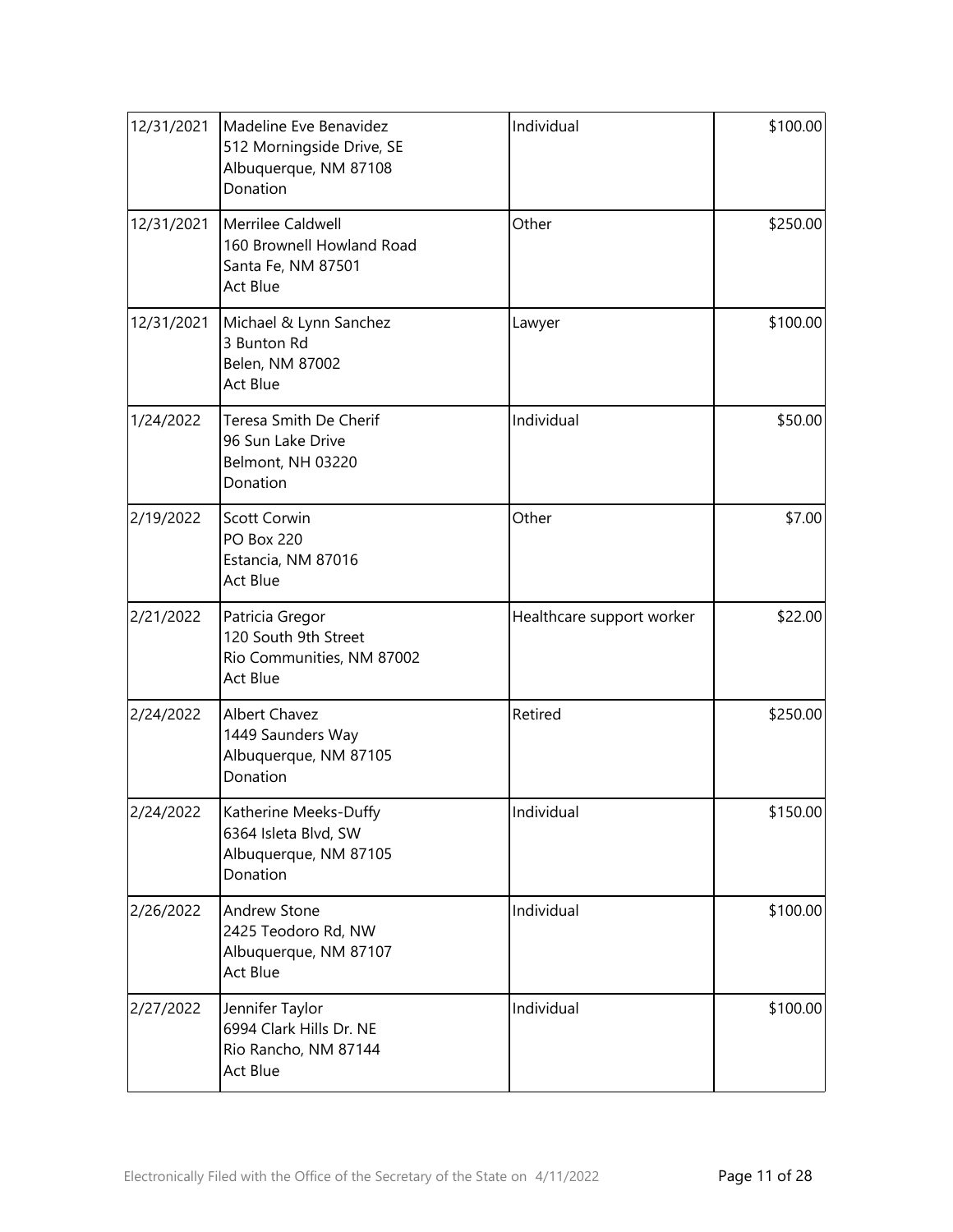| 2/28/2022 | Harry Williamson<br>15 Pike Street<br>Silver City, NM 88061<br>Act Blue              | Individual             | \$10.00  |
|-----------|--------------------------------------------------------------------------------------|------------------------|----------|
| 2/28/2022 | Heather Ryan Benavidez<br>512 Morningside Dr SE<br>Albuquerque, NM 87108<br>Donation | Candidate/Officeholder | \$500.00 |
| 2/28/2022 | Jim Collie<br>4235 Mackland Ave, NE<br>Albuquerque, NM 87110<br>Act Blue             | Retired                | \$500.00 |
| 2/28/2022 | Phillip Schumaker<br><b>PO Box 593</b><br>McIntosh, NM 87032<br>Act Blue             | Individual             | \$25.00  |
| 2/28/2022 | Rikki-Lee Chavez<br>223 N. Guadalupe St. #587<br>Santa Fe, NM 87508<br>Act Blue      | Lawyer                 | \$100.00 |
| 3/3/2022  | Kariena Dill<br>2312 Madre Drive NE<br>Albuquerque, NM 87112<br>Act Blue             | Individual             | \$25.00  |
| 3/4/2022  | Gerald Ortiz Y Pino<br><b>PO Box 272</b><br>Albuquerque, NM 87103<br>Donation        | Individual             | \$100.00 |
| 3/4/2022  | John Strong<br>1501 SAN PATRICIO SW<br>ALBUQUERQUE, NM 87104<br>Act Blue             | Other                  | \$250.00 |
| 3/5/2022  | T. Spencer Wright<br>811 Waldo Street<br>Santa Fe, NM 87505<br><b>Act Blue</b>       | Individual             | \$100.03 |
| 3/10/2022 | Linda Guenley<br><b>PO Box 237</b><br>Tome, NM 87060<br>Act Blue                     | Individual             | \$100.00 |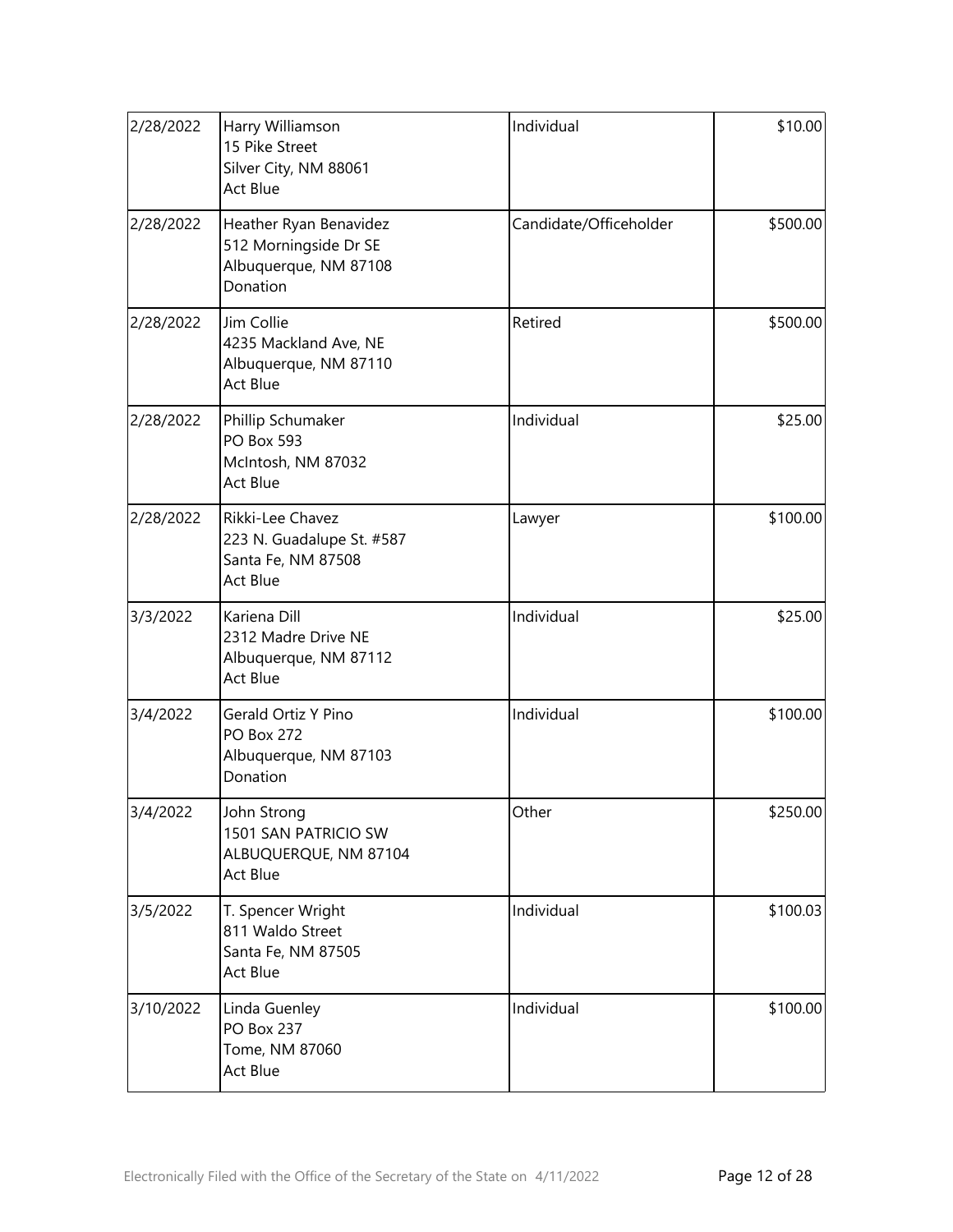| 3/11/2022 | Becki Lorimer<br>6532 Isleta Blvd SE<br>Albuquerque, NM 87105<br>Act Blue               | Other                     | \$50.00 |  |
|-----------|-----------------------------------------------------------------------------------------|---------------------------|---------|--|
| 3/11/2022 | Charmaine O'Rourke<br>114 Nogal Pl<br>Ruidoso, NM 88345<br>Act Blue                     | Individual                | \$22.00 |  |
| 3/11/2022 | Diane Gibson<br>1105 Grove St. NE<br>Albuquerque, NM 87110<br><b>Act Blue</b>           | Individual<br>\$50.00     |         |  |
| 3/11/2022 | Joe Bently<br>600 Alcalde Place SW #3C<br>Albuquerque, NM 87104<br>Act Blue             | Individual                |         |  |
| 3/11/2022 | <b>Robert Davis</b><br>229 Dartmouth Dr. NE<br>Albuquerque, NM 87106<br>Act Blue        | Individual                |         |  |
| 3/11/2022 | Sandra Eichenberg<br>7800 Charger Trail, NE<br>Albuquerque, NM 87109<br>Donation        | Other - Business owner    |         |  |
| 3/11/2022 | <b>Steve Townsend</b><br>1417 Caprock<br>Hobbs, NM 88240<br><b>Act Blue</b>             | Retired<br>\$250.00       |         |  |
| 3/13/2022 | Dorothy Temer<br>5119 Park Heights Rd., NW<br>Albuquerque, NM 87120<br>Act Blue         | Individual<br>\$50.00     |         |  |
| 3/13/2022 | Marci Blaze<br>47 West Valverde Rd<br>Corrales, NM 87048<br><b>Act Blue</b>             | Individual                | \$22.00 |  |
| 3/13/2022 | Patricia Gregor<br>120 South 9th Street<br>Rio Communities, NM 87002<br><b>Act Blue</b> | Healthcare support worker | \$25.00 |  |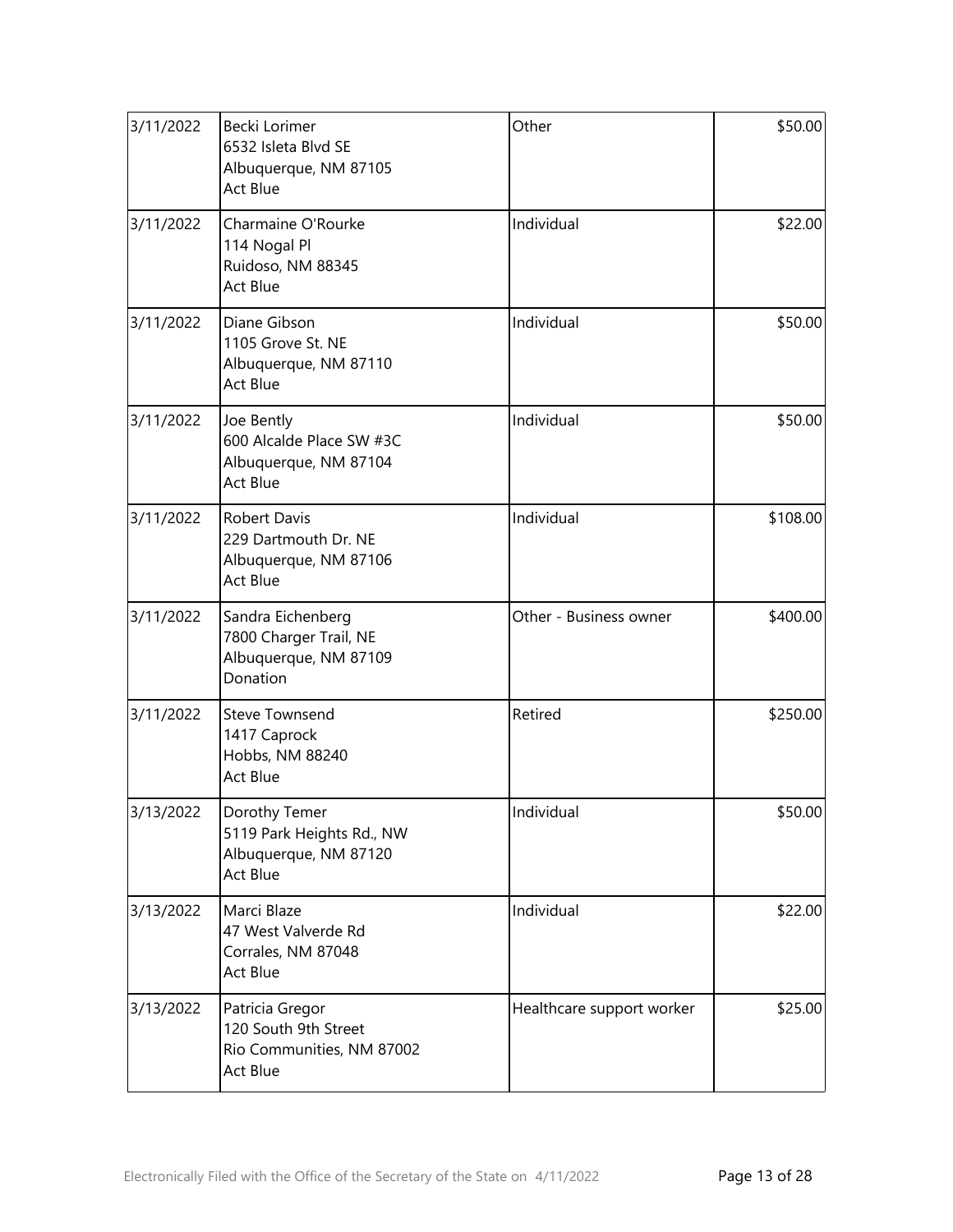| 3/14/2022 | F. Chris Garcia<br>1409 Snowdrop Pl. NE<br>Albuquerque, NM 87112<br>Act Blue       | Individual                         | \$30.00  |  |
|-----------|------------------------------------------------------------------------------------|------------------------------------|----------|--|
| 3/14/2022 | Gabriel Holguin<br>840 Hettinga Rd, 72<br>Anthony, NM 88021<br>Act Blue            | Individual                         | \$25.00  |  |
| 3/14/2022 | Laura Lakin<br>6215 Cochiti Dr, NW<br>Albuquerque, NM 87120<br>Act Blue            | \$100.00<br>Other - Not Employed   |          |  |
| 3/14/2022 | <b>Nell Sale</b><br>3939 Rio Grande, NW #40<br>Albuquerque, NM 87107<br>Act Blue   | Individual                         |          |  |
| 3/17/2022 | Katrina Bilal<br>01 Bunton Rd<br>Belen, NM 87002<br>Act Blue                       | Lawyer                             | \$250.00 |  |
| 3/17/2022 | Larry Koren<br>5911 Princess Jeanne NE<br>Albuquerque, NM 87110<br>Act Blue        | Individual                         | \$100.00 |  |
| 3/17/2022 | <b>Trevor Reed</b><br>270 Sandia View Rd., NW<br>Albuquerque, NM 87107<br>Donation | Other - Business owner<br>\$500.00 |          |  |
| 3/19/2022 | Scott Corwin<br><b>PO Box 220</b><br>Estancia, NM 87016<br>Act Blue                | Other                              |          |  |
| 3/20/2022 | Carolyn Mack<br>5101 Pinata Pl NE<br>Albuquerque, NM 87109<br>Donation             | Retired                            | \$50.00  |  |
| 3/20/2022 | Damian Lara<br>P.O. Box 7238<br>Albuquerque, NM 87194<br>Donation                  | Candidate                          | \$50.00  |  |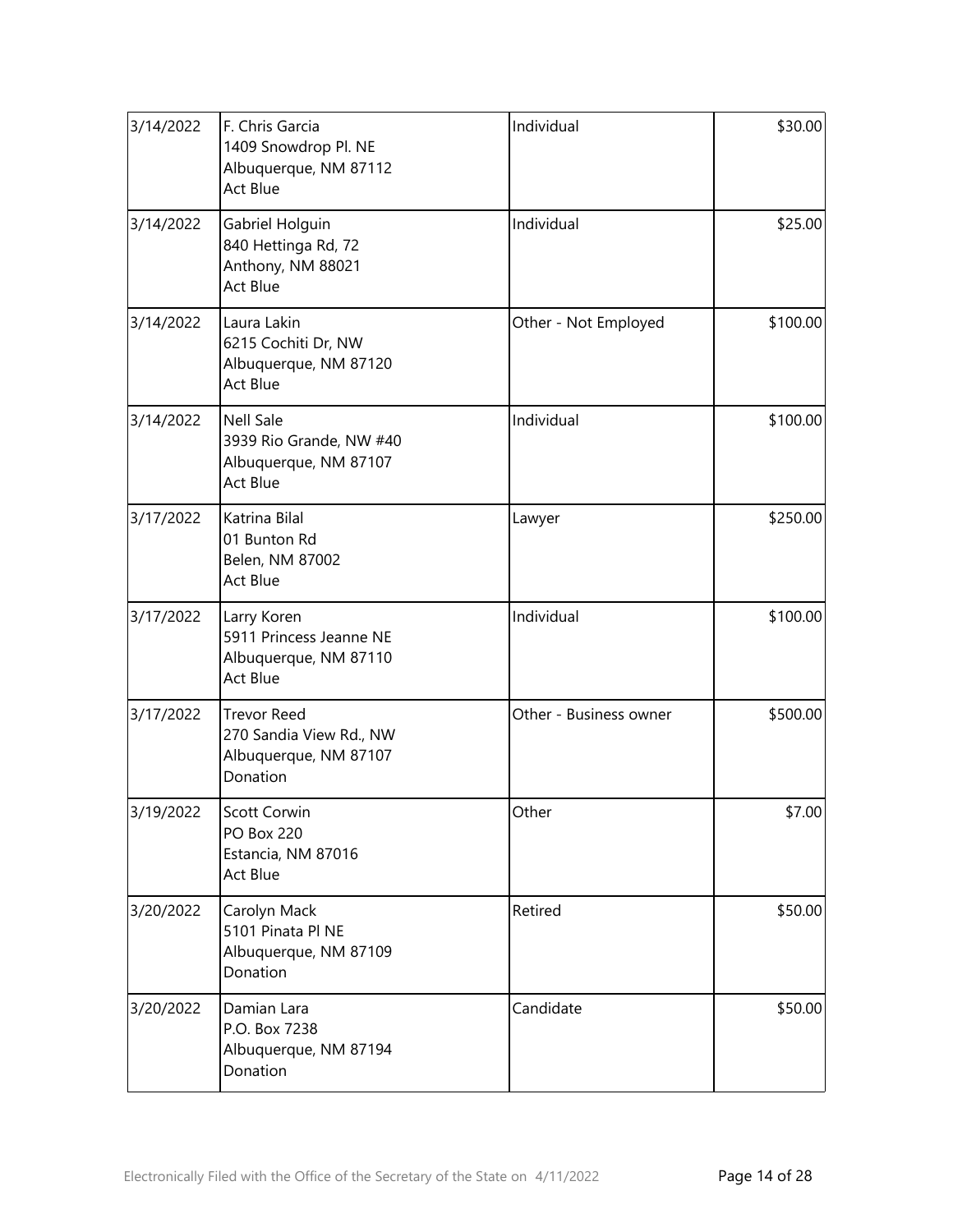| 3/20/2022 | Guy/Kristine Jacobus<br>1871 San Bernadino, NE<br>Albuquerque, NM 87122<br>Donation                       | Individual | \$50.00  |
|-----------|-----------------------------------------------------------------------------------------------------------|------------|----------|
| 3/20/2022 | <b>Israel Chavez</b><br>806 Forrester Ave, NW<br>Albuquerque, NM 87102<br>Donation                        | Individual | \$25.00  |
| 3/20/2022 | Katherine Meeks-Duffy<br>6364 Isleta Blvd, SW<br>Albuquerque, NM 87105<br>Donation                        | Individual | \$100.00 |
| 3/20/2022 | M. Lynn Sanchez<br>03 Bunton Rd<br>Belen, NM 87002<br>Donation                                            | Retired    | \$500.00 |
| 3/20/2022 | MH Saavedra-Gutierrez<br>902 6th Street, NW<br>Estancia, NM 87016<br>Act Blue                             | Individual | \$25.00  |
| 3/20/2022 | Paul/Loretta Baca<br>9 PERFECTO<br>BELEN, NM 87002-4847<br>Donation                                       | Other      | \$200.00 |
| 3/20/2022 | Randi McGinn<br>2105 Campbell Rd. NW, Line 2<br>Albuquerque NM 87104<br>Albuquerque, NM 87104<br>Donation | Lawyer     | \$250.00 |
| 3/20/2022 | Romaine Serna<br>2324 La Vista Court, NW<br>Albuquerque, NM 87120<br>Donation                             | Individual | \$50.00  |
| 3/20/2022 | Terri Rodriguez<br>1008 Don Diego<br>Santa Fe, NM 87505<br>Donation                                       | Individual | \$100.00 |
| 3/21/2022 | Merrilee Dannemann<br>3125 Tennessee St. NE<br>Albuquerque, NM 87110<br>Donation                          | Individual | \$50.00  |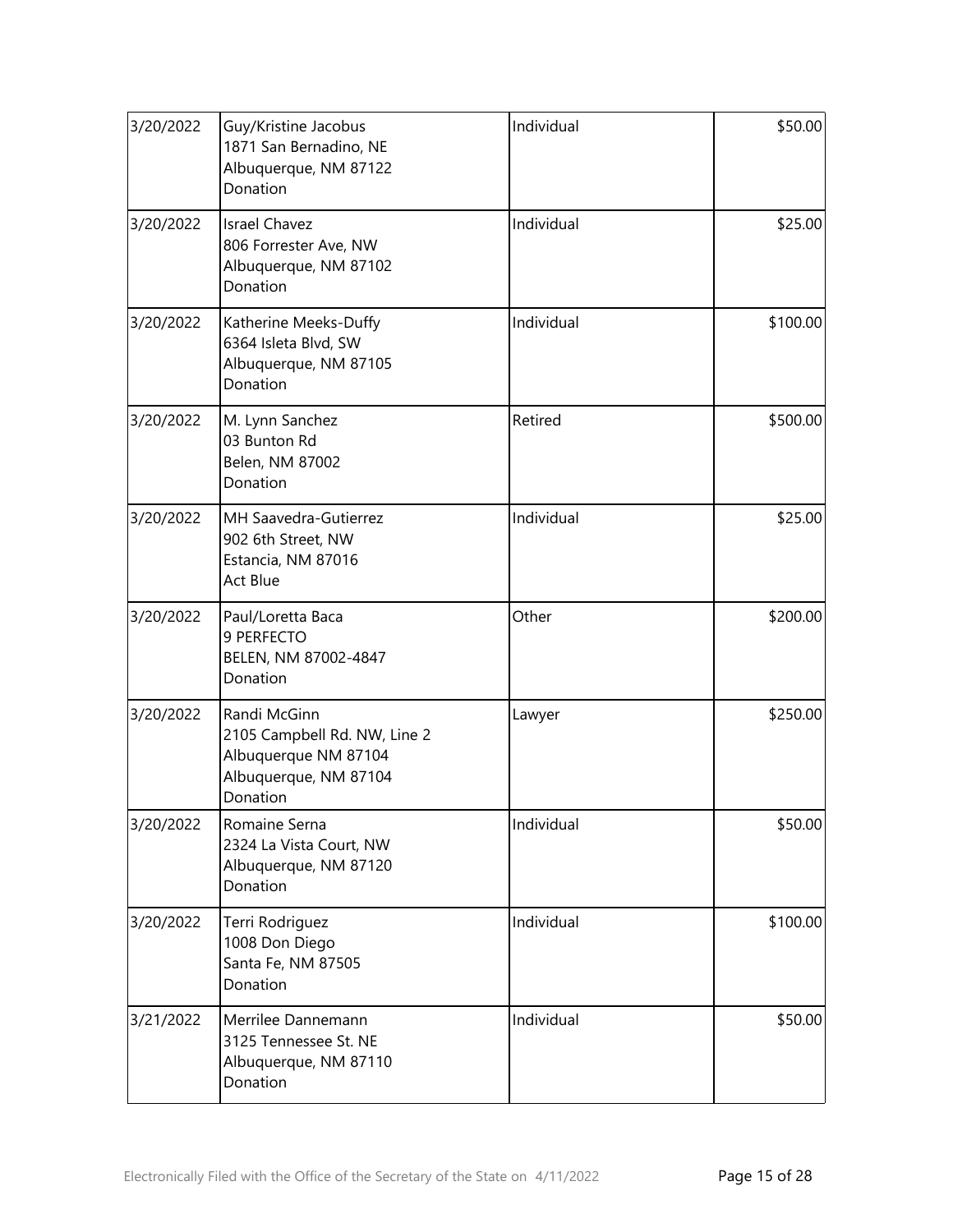| 3/21/2022 | William Tallman<br>5909 Canyon Pointe Ct NE, Albuquerque<br>NM 87111<br>Albuquerque, NM 87111<br>Donation | Other - Business owner    | \$300.00 |  |
|-----------|-----------------------------------------------------------------------------------------------------------|---------------------------|----------|--|
| 3/22/2022 | Judi Walker<br>PO Box 44542<br>Rio Rancho, NM 87174<br>Act Blue                                           | Individual                | \$50.00  |  |
| 3/23/2022 | Patricia Gregor<br>120 South 9th Street<br>Rio Communities, NM 87002<br><b>Act Blue</b>                   | Healthcare support worker |          |  |
| 3/25/2022 | Heather Ryan Benavidez<br>512 Morningside Dr SE<br>Albuquerque, NM 87108<br>Donation                      | Candidate/Officeholder    | \$250.00 |  |
| 3/29/2022 | Harry Williamson<br>15 Pike Street<br>Silver City, NM 88061<br>Act Blue                                   | Individual                | \$10.00  |  |
| 3/29/2022 | Phillip Schumaker<br><b>PO Box 593</b><br>McIntosh, NM 87032<br>Act Blue                                  | Individual                | \$25.00  |  |
| 3/30/2022 | Christina Mendoza<br>100 Zuni River Circle SW<br>Los Lunas, NM 87031<br><b>Act Blue</b>                   | Individual<br>\$25.00     |          |  |
| 3/30/2022 | Darcy Bushnell<br>2017 Alvarado Drive NE<br>Albuquerque, NM 87110<br>Act Blue                             | Individual<br>\$100.00    |          |  |
| 3/30/2022 | Karyl Armbruster<br>605 Totavi St<br>Los Alamos, NM 87544<br><b>Act Blue</b>                              | Individual                | \$100.00 |  |
| 3/30/2022 | Laurie Dunn<br>PO Box 2575<br>Taos, NM 87571<br>Act Blue                                                  | Other - Not Employed      | \$100.00 |  |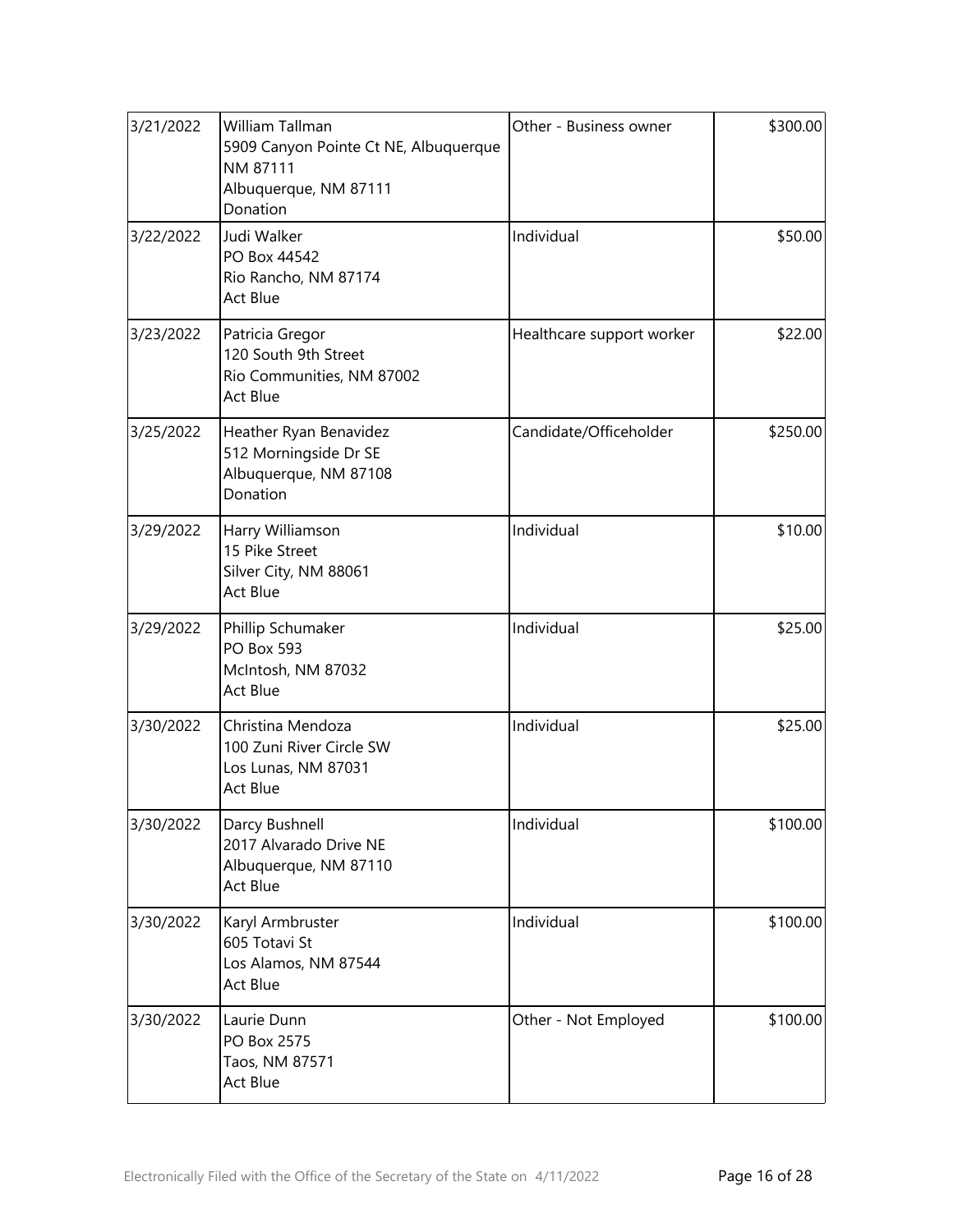| 3/30/2022 | Michael Sisneros<br>86 Shady Oak Circle<br>Tijeras, NM 87059<br>Act Blue        | Individual<br>\$22.00            |          |
|-----------|---------------------------------------------------------------------------------|----------------------------------|----------|
| 3/31/2022 | Diane Denish<br>2604 Morrow, NE<br>Albuquerque, NM 87106<br>Act Blue            | \$250.00<br>Other - Not Employed |          |
| 3/31/2022 | Joaquin Baca<br>100 Gold Ave, SW 408<br>Albuquerque, NM 87102<br>Act Blue       | \$250.00<br>Other - Hydrologist  |          |
| 3/31/2022 | Katrina Bilal<br>01 Bunton Rd<br>Belen, NM 87002<br>Act Blue                    | \$250.00<br>Lawyer               |          |
| 3/31/2022 | Michael S. Sanchez, P.C.<br>PO Box 1297<br>Los Lunas, NM 87031<br>Donation      | Legal                            |          |
| 3/31/2022 | Paul Hickman<br>9501 Farragut Dr., NE<br>Albuquerque, NM 87111<br>Act Blue      | Individual                       |          |
| 3/31/2022 | Robert Treulich<br>4176 Mojave Dr.<br>Las Cruces, NM 88005<br>Act Blue          | Individual<br>\$15.00            |          |
| 3/31/2022 | Stephen Coleman<br>1629 Speakman Drive, SE<br>Albuquerque, NM 87123<br>Act Blue | Individual<br>\$25.00            |          |
| 4/1/2022  | Dominic Gabello<br>1401 Casa Roja Pl. NW<br>Albuquerque, NM 87120<br>Act Blue   | Other - Consultant               | \$250.00 |
| 4/1/2022  | John Strong<br>1501 SAN PATRICIO SW<br>ALBUQUERQUE, NM 87104<br><b>Act Blue</b> | Other                            | \$250.00 |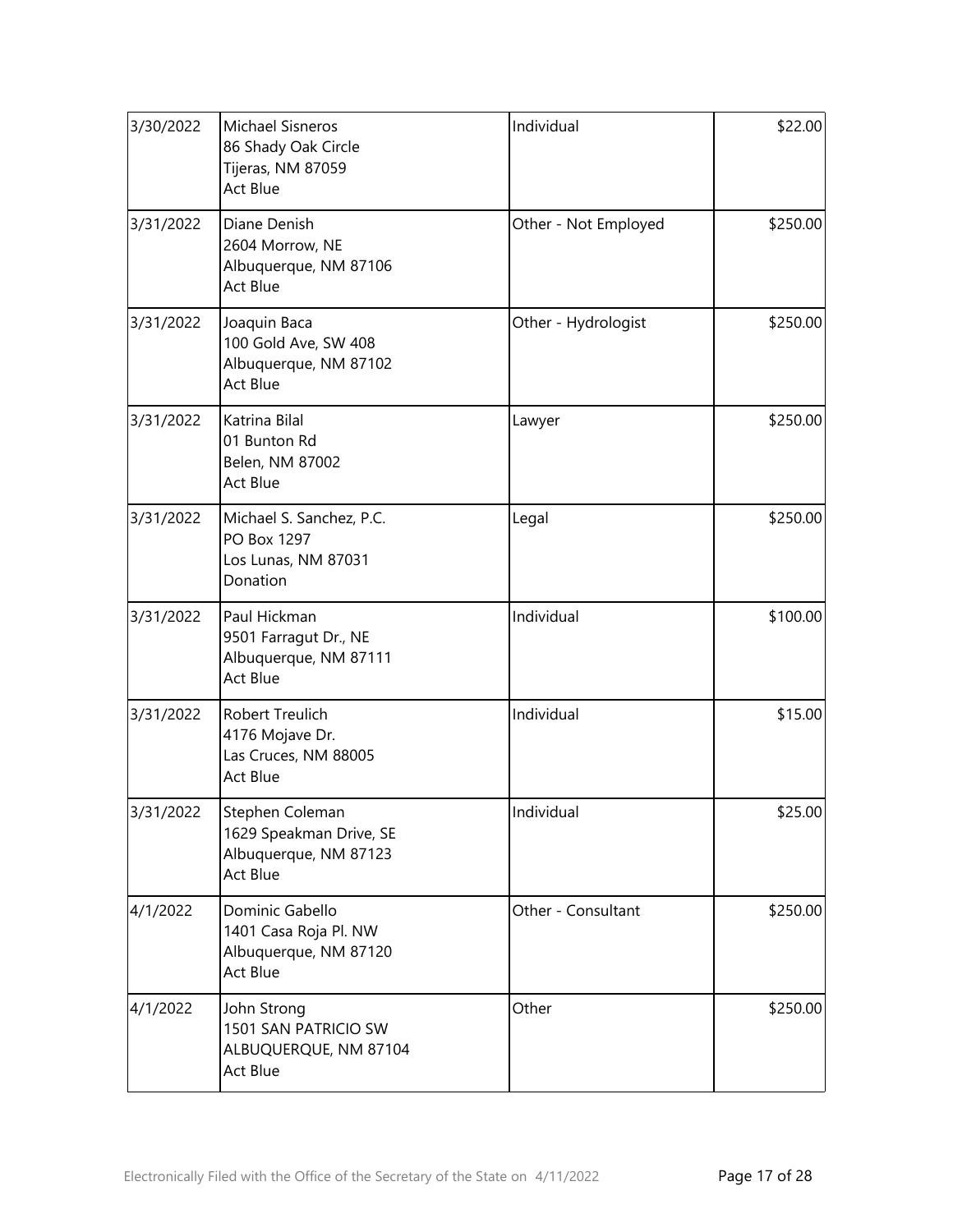| 4/1/2022 | Kariena Dill<br>2312 Madre Drive NE<br>Albuquerque, NM 87112<br><b>Act Blue</b>   | Individual   | \$25.00     |
|----------|-----------------------------------------------------------------------------------|--------------|-------------|
| 4/1/2022 | Thomas Donelan<br>PO Box 27105<br>Albuquerque, NM 87125<br><b>Act Blue</b>        | Individual   | \$5.00      |
| 4/4/2022 | Jim Miller<br>15009 Maple Dr.<br>Urbandale, IA 50323<br>Donation                  | Retired      | \$500.00    |
| 4/4/2022 | <b>Scott Corwin</b><br><b>PO Box 220</b><br>Estancia, NM 87016<br><b>Act Blue</b> | Other        | \$15.00     |
|          |                                                                                   | <b>TOTAL</b> | \$17,254.03 |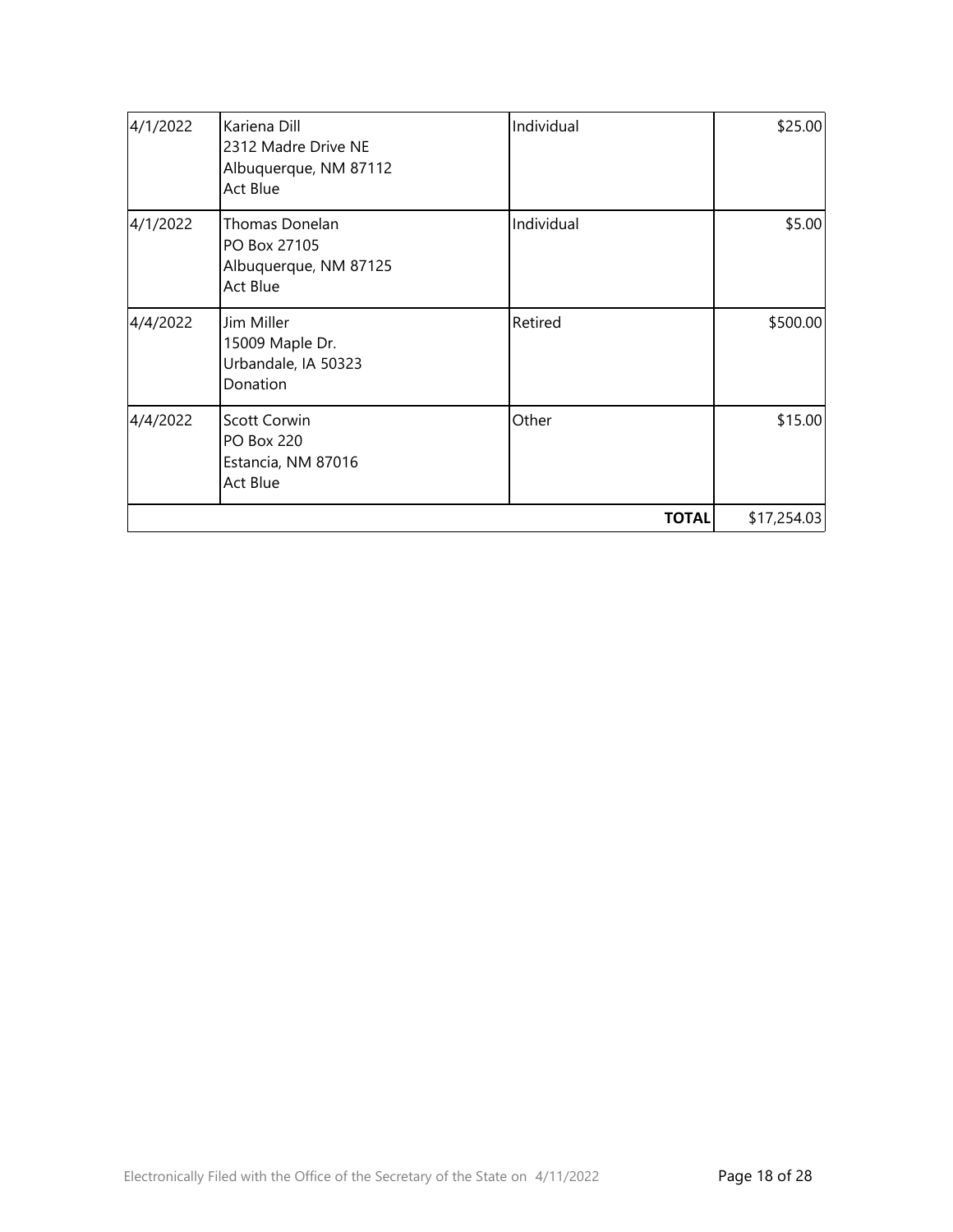### **Report of Expenditures and Contributions**

#### **FORM B 2 IN-KIND CONTRIBUTIONS**

Candidate's Name Heather Ryan Benavidez

Date Submitted: 4/11/2022 Date Due: 4/11/2022

| <b>DATE</b> | <b>NAME and ADDRESS of CONTRIBUTOR</b>                                                                                          | <b>OCCUPATION</b>      | <b>AMOUNT</b> |
|-------------|---------------------------------------------------------------------------------------------------------------------------------|------------------------|---------------|
| 11/13/2021  | <b>Steve Duffy</b><br>2172 Calle de Santiago<br>Las Cruces, NM 88005<br>Food/beverage                                           | Individual             | \$125.00      |
| 11/20/2021  | Joe Salazar<br>PO Box 1007<br>Espanola, NM 87532<br>Food/beverage                                                               | Retired                | \$200.00      |
| 2/18/2022   | Heather Ryan Benavidez<br>512 Morningside Dr SE<br>Albuquerque, NM 87108<br>Campaign literature - First Impressions Inc,<br>Alb | Candidate/Officeholder | \$350.59      |
| 3/2/2022    | Heather Ryan Benavidez<br>512 Morningside Dr SE<br>Albuquerque, NM 87108<br>Address labels                                      | Candidate/Officeholder | \$20.08       |
| 3/20/2022   | <b>Maxine Marks</b><br>1501 1st Street NW<br>Albuquerque, NM 87107<br>Food/beverage                                             | Individual             | \$100.00      |
| 4/1/2022    | Joseph L. Arquero<br>PO Box 70<br>Cochiti Pueblo, NM 87072<br>Lunch meeting                                                     | Individual             | \$34.93       |
|             |                                                                                                                                 | <b>TOTAL</b>           | \$830.60      |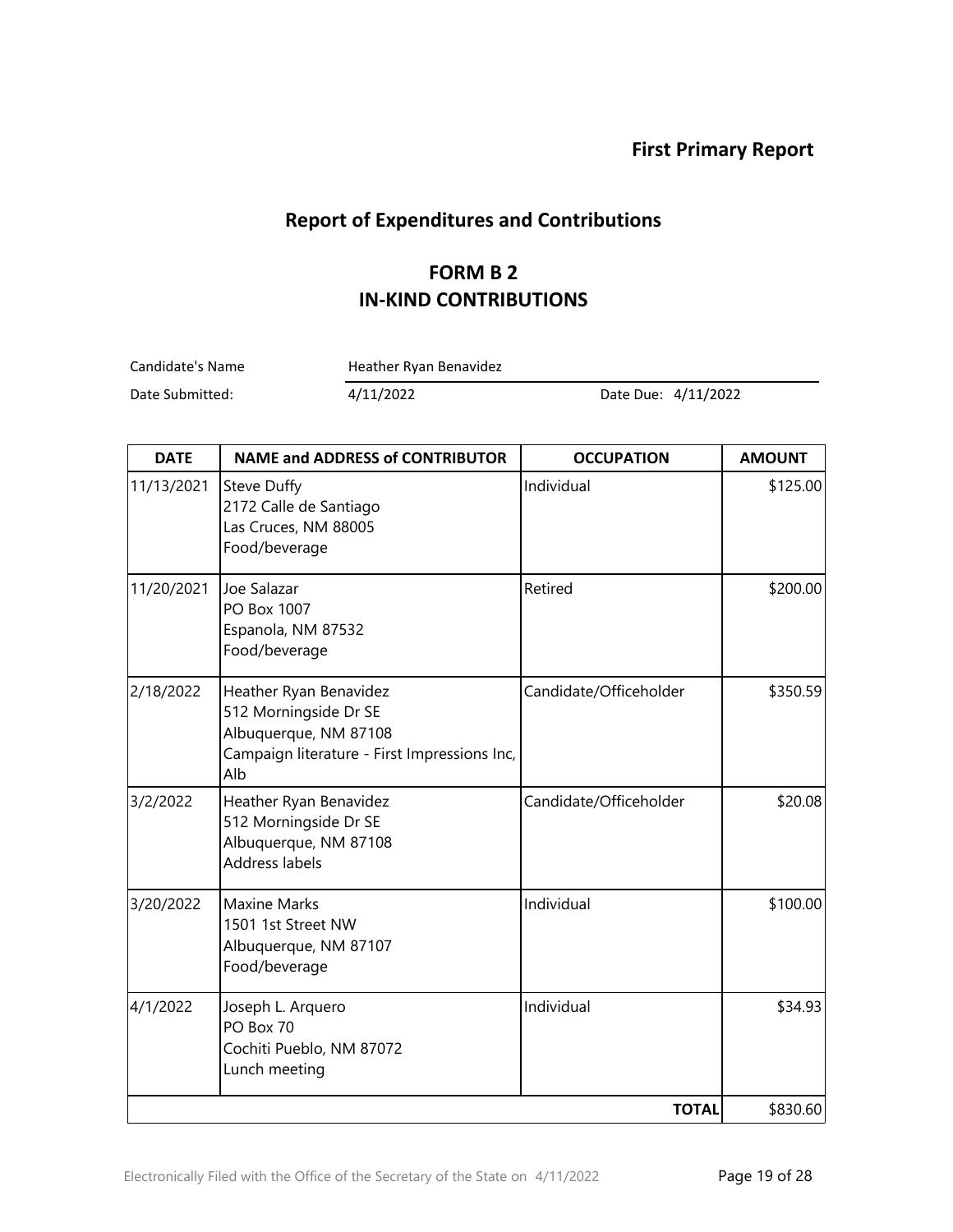# **Report of Expenditures and Contributions**

#### **FORM B 3 LOAN CONTRIBUTIONS**

| Candidate's Name |                      | Heather Ryan Benavidez              |                     |               |
|------------------|----------------------|-------------------------------------|---------------------|---------------|
| Date Submitted:  |                      | 4/11/2022                           | Date Due: 4/11/2022 |               |
| <b>DATE</b>      | <b>TRANSFER DATE</b> | <b>NAME and ADDRESS of CREDITOR</b> |                     | <b>AMOUNT</b> |
|                  |                      |                                     |                     |               |
|                  |                      |                                     | TOTAL               |               |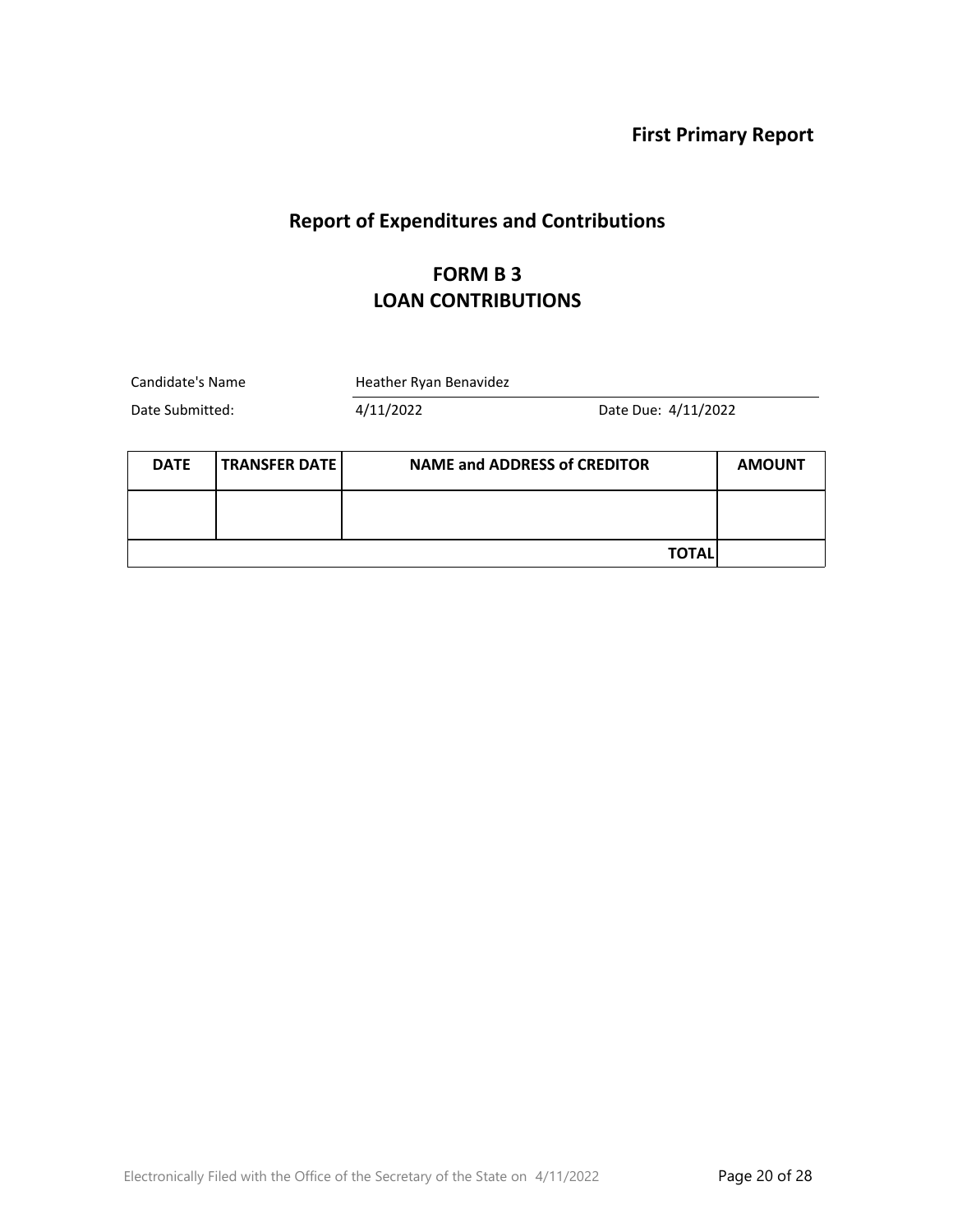### **Report of Expenditures and Contributions**

### **FORM B 4 LOANS FORGIVEN**

Candidate's Name Heather Ryan Benavidez

Date Submitted: 4/11/2022 Date Due: 4/11/2022

| <b>DATE</b> | <b>NAME and ADDRESS of CREDITOR</b> |  |
|-------------|-------------------------------------|--|
|             |                                     |  |
|             | <b>TOTAL</b>                        |  |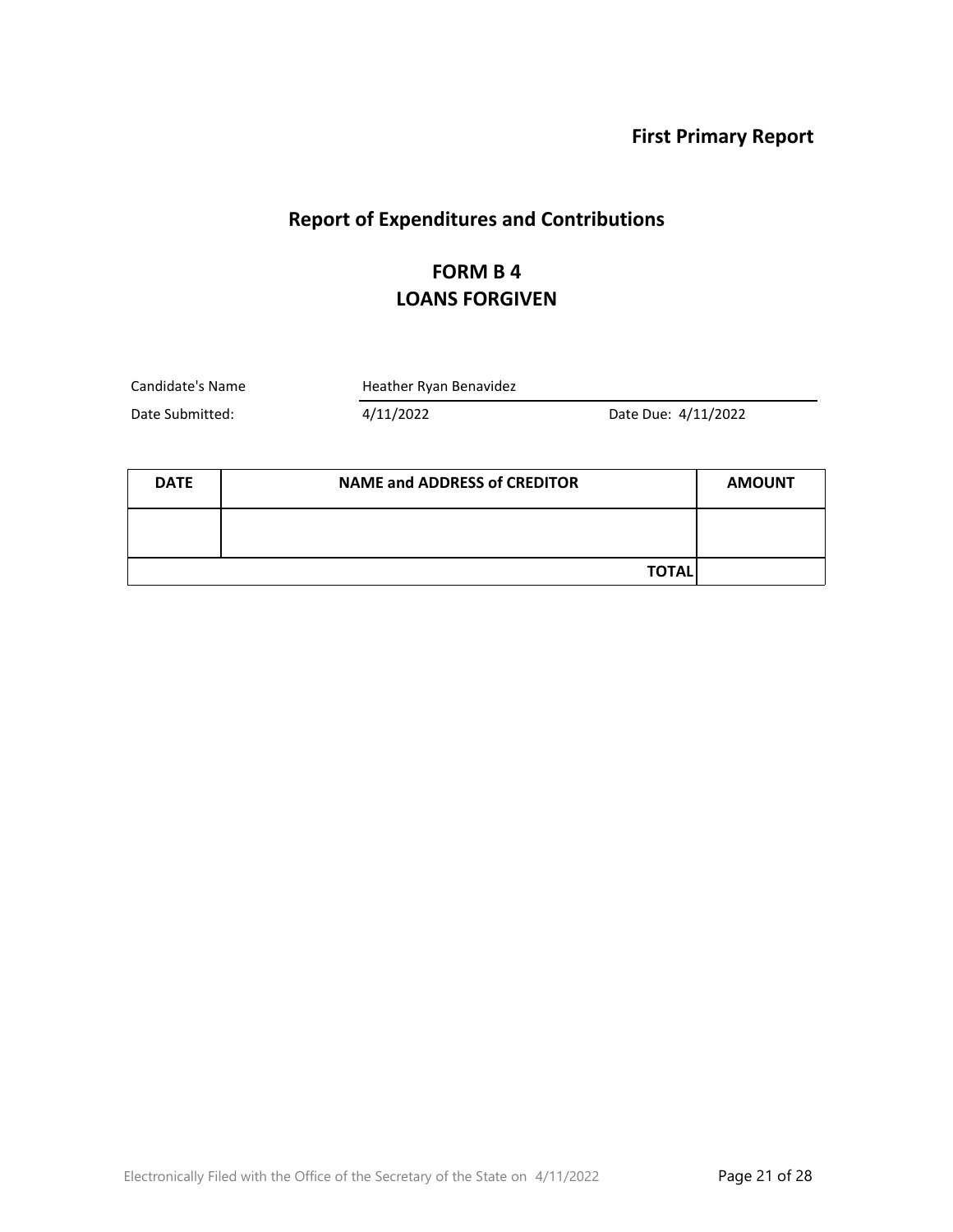### **Report of Expenditures and Contributions**

### **FORM C EXPENDITURES**

Candidate's Name Heather Ryan Benavidez

Date Submitted: 4/11/2022 Date Due: 4/11/2022

| <b>DATE</b> | <b>NAME and ADDRESS of PAYEE</b>                          | <b>PURPOSE</b> | <b>Type</b> | <b>AMOUNT</b> |
|-------------|-----------------------------------------------------------|----------------|-------------|---------------|
| 10/10/2021  | ActBlue<br>366 Summer St.<br>Somerville, MA 02144<br>Auto | Svc Fee        | Expenditure | \$0.99        |
| 10/31/2021  | ActBlue<br>366 Summer St.<br>Somerville, MA 02144<br>Auto | Svc fee        | Expenditure | \$12.85       |
| 11/7/2021   | ActBlue<br>366 Summer St.<br>Somerville, MA 02144<br>Auto | Svc fee        | Expenditure | \$10.28]      |
| 11/14/2021  | ActBlue<br>366 Summer St.<br>Somerville, MA 02144<br>Auto | Svc fee        | Expenditure | \$3.95        |
| 11/21/2021  | ActBlue<br>366 Summer St.<br>Somerville, MA 02144<br>Auto | Svc fee        | Expenditure | \$14.00       |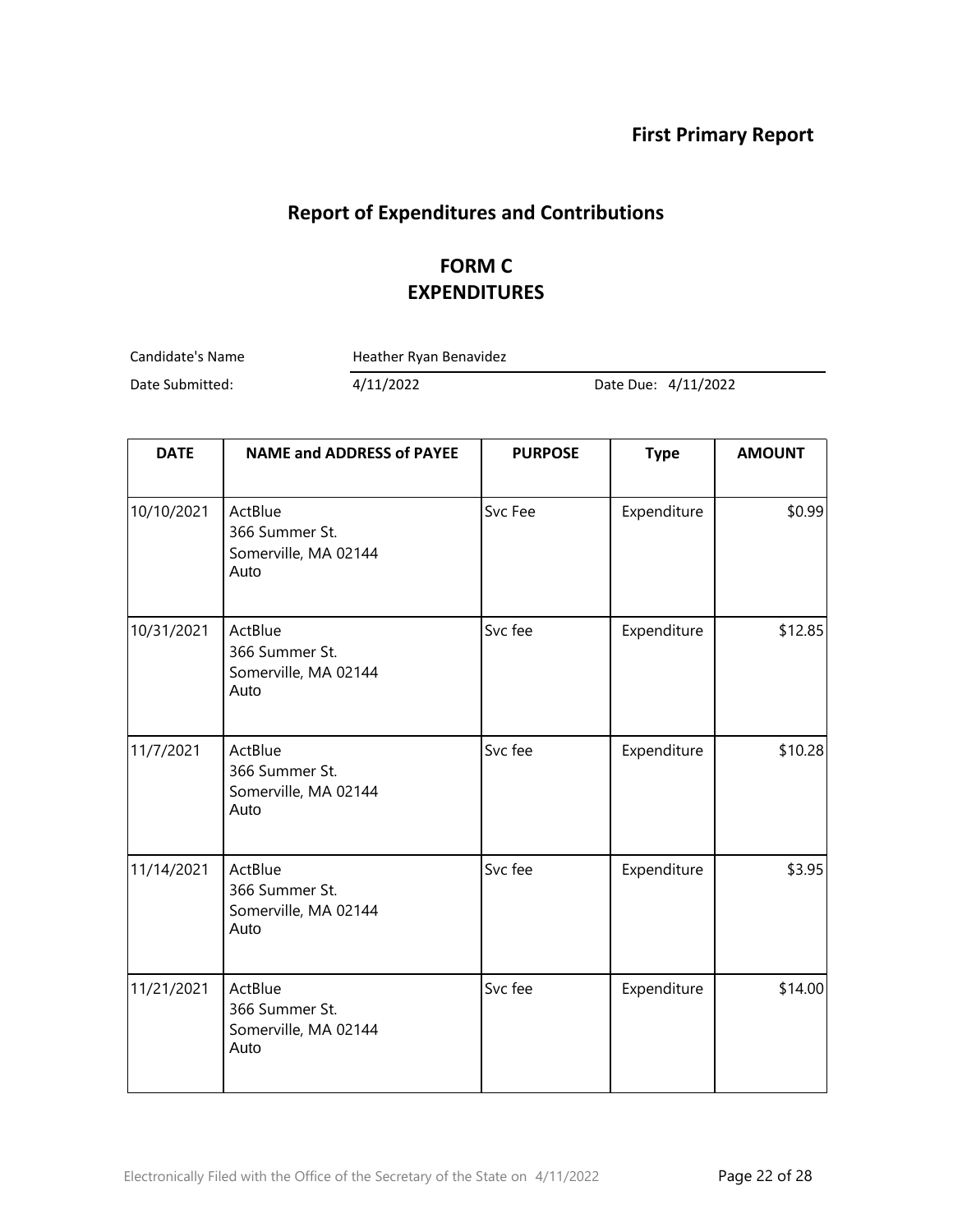| 12/5/2021  | ActBlue<br>366 Summer St.<br>Somerville, MA 02144<br>Auto                                                                   | Svc fee                                               | Expenditure | \$157.51   |
|------------|-----------------------------------------------------------------------------------------------------------------------------|-------------------------------------------------------|-------------|------------|
| 12/19/2021 | ActBlue<br>366 Summer St.<br>Somerville, MA 02144<br>Auto                                                                   | Svc fee                                               | Expenditure | \$0.28     |
| 12/31/2021 | ActBlue<br>366 Summer St.<br>Somerville, MA 02144<br>Auto                                                                   | Svc fee                                               | Expenditure | \$32.02    |
| 1/31/2022  | <b>NGP VAN</b><br>655 15th Street, NW, Ste 650<br>Washington, DC 20005<br>Auto/debit card                                   | Information<br>technology costs<br>(internet, e-mail) | Expenditure | \$323.63   |
| 2/2/2022   | Rocky Cordova<br>1630 Dr Martin Luther King Jr Ave<br>NE #12<br>Albuquerque, NM 87106<br>Final payment                      | Campaign<br>workers' salaries                         | Expenditure | \$2,750.00 |
| 2/18/2022  | Democratic Party of Bernalillo<br>County<br>PO Box 27264<br>Albuquerque, NM 87125<br>Advertisement for county<br>convention | Print ads                                             | Expenditure | \$200.00   |
| 2/18/2022  | Democratic Party of Socorro<br>County, 1637<br>P.O. Box 1465<br>Socorro, NM 87801-1465<br>Donation                          | Donation                                              | Expenditure | \$100.00   |
| 2/20/2022  | ActBlue<br>366 Summer St.<br>Somerville, MA 02144<br>Auto                                                                   | Svc fee                                               | Expenditure | \$0.28     |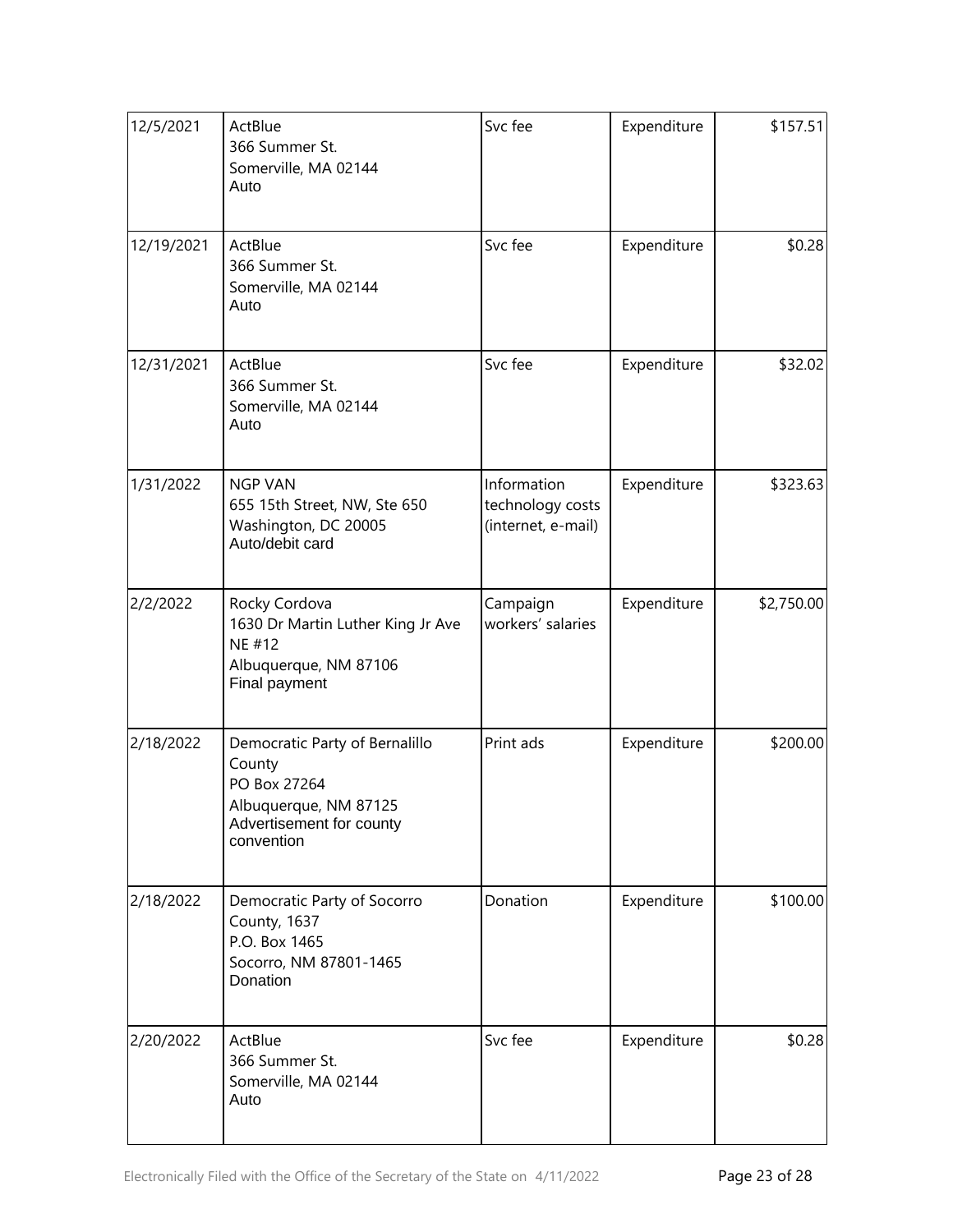| 2/22/2022 | <b>Colfax County Democratic Party</b><br>PO Box 994<br>raton, NM 87740<br>Donation          | Donation                                       | Expenditure | \$50.00  |
|-----------|---------------------------------------------------------------------------------------------|------------------------------------------------|-------------|----------|
| 2/27/2022 | ActBlue<br>366 Summer St.<br>Somerville, MA 02144<br>Auto                                   | Svc fee                                        | Expenditure | \$8.77   |
| 2/28/2022 | <b>USPS</b><br>115 Cornell Dr SE<br>Albuquerque, NM 87106<br>PO Box fee                     | Postage, delivery<br>and messenger<br>services | Expenditure | \$91.00  |
| 3/3/2022  | Marsella Duarte<br>3017 Vista Grande Dr., NW<br>Albuquerque, NM 87120<br>Electronic payment | Campaign<br>consultants                        | Expenditure | \$500.00 |
| 3/3/2022  | Sharon Cordova<br>2208 Summer Ray Dr. NW<br>Albuquerque, NM 87120<br>Refund                 | Returned<br>contributions                      | Expenditure | \$100.00 |
| 3/3/2022  | Teresa Smith De Cherif<br>96 Sun Lake Drive<br>Belmont, NH 03220<br>Refund                  | Returned<br>contributions                      | Expenditure | \$50.00  |
| 3/6/2022  | ActBlue<br>366 Summer St.<br>Somerville, MA 02144<br>Auto                                   | Svc fee                                        | Expenditure | \$39.92  |
| 3/13/2022 | ActBlue<br>366 Summer St.<br>Somerville, MA 02144<br>Auto                                   | Svc fee                                        | Expenditure | \$28.75  |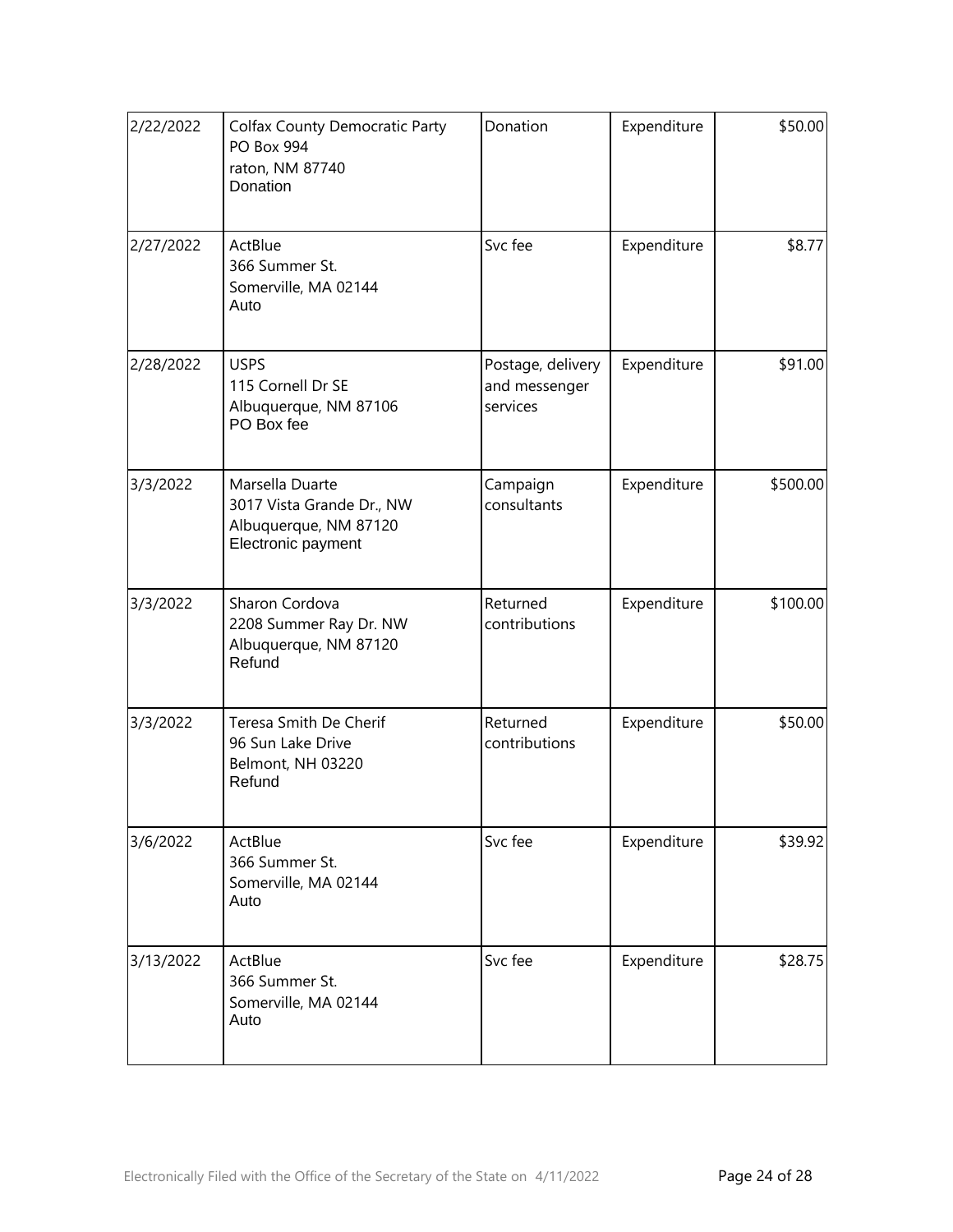| 3/15/2022 | Marsella Duarte<br>3017 Vista Grande Dr., NW<br>Albuquerque, NM 87120<br>Electronic payment | Campaign<br>consultants            | Expenditure | \$250.00 |
|-----------|---------------------------------------------------------------------------------------------|------------------------------------|-------------|----------|
| 3/15/2022 | Marsella Duarte<br>3017 Vista Grande Dr., NW<br>Albuquerque, NM 87120<br>Electronic payment | Campaign<br>consultants            | Expenditure | \$250.00 |
| 3/20/2022 | ActBlue<br>366 Summer St.<br>Somerville, MA 02144<br>Auto                                   | Svc fee                            | Expenditure | \$25.18  |
| 3/23/2022 | Don Mickey Designs<br>1530 Girard Blvd NE<br>Albuquerque, NM 87106<br>Campaign placards     | Campaign<br>paraphernalia/mi<br>SC | Expenditure | \$100.32 |
| 3/24/2022 | Julio Salazar<br>441 Ash Street<br>Albuquerque, NM 87106<br>Consulting                      | Campaign<br>consultants            | Expenditure | \$500.00 |
| 3/25/2022 | <b>RG Strategies</b><br>4405 LOS VALLES DR NW<br>ALBUQUERQUE, NM 87120<br>Refund            | Returned<br>contributions          | Expenditure | \$400.00 |
| 3/27/2022 | ActBlue<br>366 Summer St.<br>Somerville, MA 02144<br>Auto                                   | Svc fee                            | Expenditure | \$2.85   |
| 3/27/2022 | Cynthia D Borrego<br>8731 Springhill Dr NW<br>Albuquerque, NM 87114<br>Donation             | Donation                           | Expenditure | \$50.00  |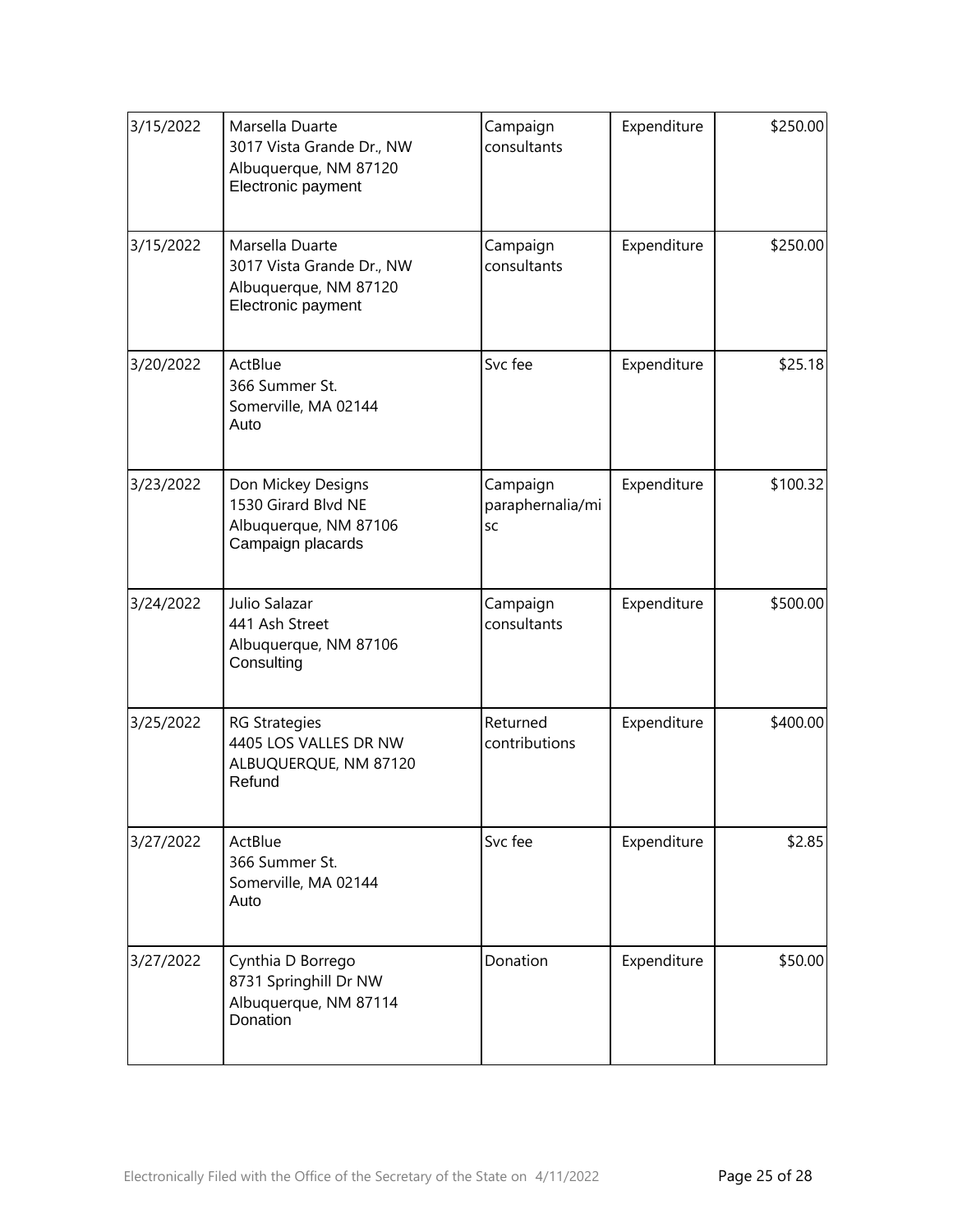|           |                                                                                             |                                                       | <b>TOTAL</b> | \$7,287.89 |
|-----------|---------------------------------------------------------------------------------------------|-------------------------------------------------------|--------------|------------|
| 4/4/2022  | Marsella Duarte<br>3017 Vista Grande Dr., NW<br>Albuquerque, NM 87120<br>Electronic payment | Campaign<br>consultants                               | Expenditure  | \$250.00   |
| 4/3/2022  | ActBlue<br>366 Summer St.<br>Somerville, MA 02144<br>Auto                                   | Svc fee                                               | Expenditure  | \$11.07    |
| 4/1/2022  | <b>NGP VAN</b><br>655 15th Street, NW, Ste 650<br>Washington, DC 20005<br>Auto/debit card   | Information<br>technology costs<br>(internet, e-mail) | Expenditure  | \$593.48   |
| 3/31/2022 | <b>AP Communications</b><br>7200 Constitution Ave NE<br>Albuquerque, NM 87110<br>Lit proof  | Campaign<br>literature and<br>mailings                | Expenditure  | \$280.48   |
| 3/31/2022 | ActBlue<br>366 Summer St.<br>Somerville, MA 02144<br>Auto                                   | Svc fee                                               | Expenditure  | \$50.28    |
| 3/27/2022 | Damian Lara<br>P.O. Box 7238<br>Albuquerque, NM 87194<br>Donation                           | Donation                                              | Expenditure  | \$50.00    |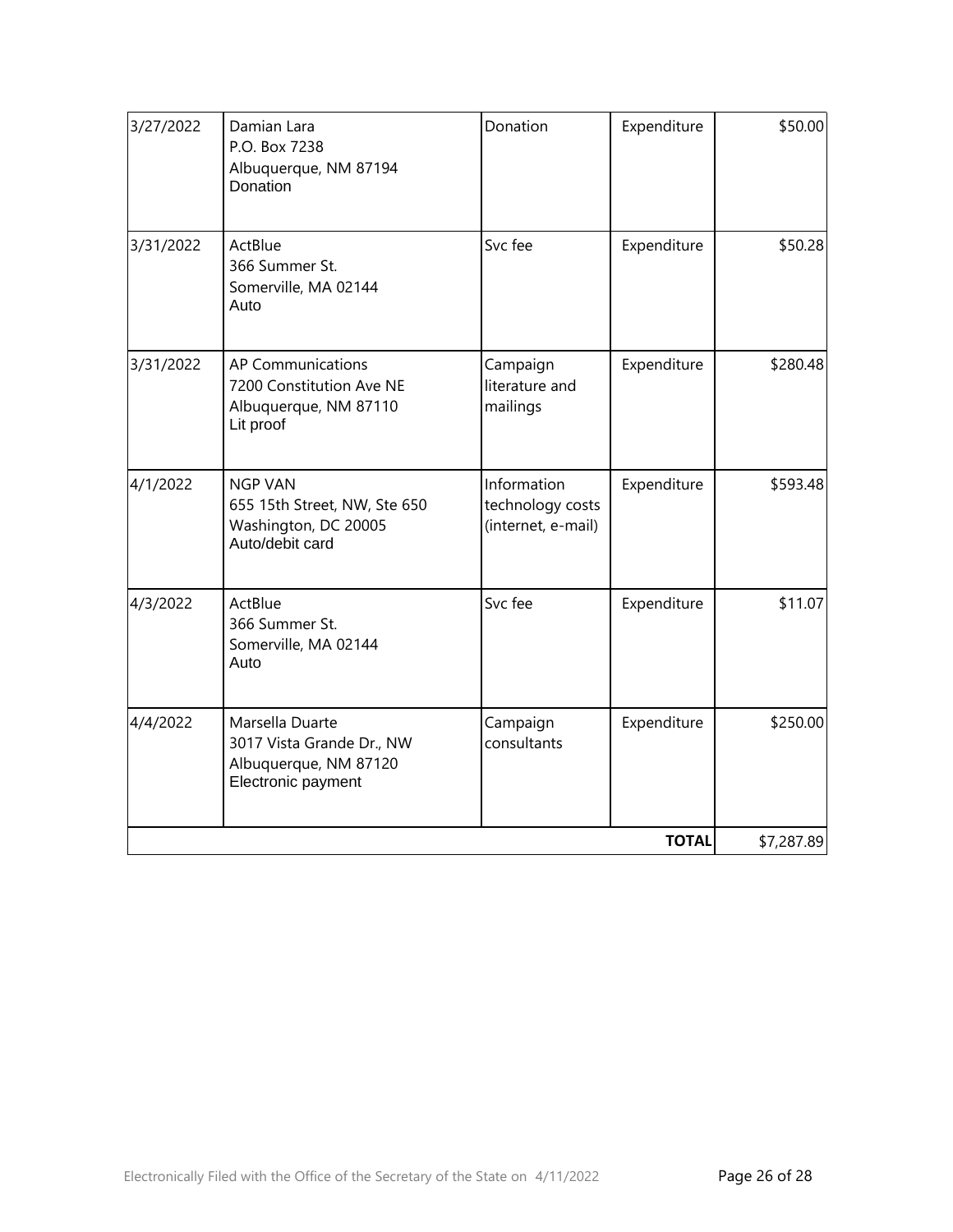# **Report of Expenditures and Contributions**

### **FORM C 1 LOAN REPAYMENTS**

| Candidate's Name | Heather Ryan Benavidez |                     |  |
|------------------|------------------------|---------------------|--|
| Date Submitted:  | 4/11/2022              | Date Due: 4/11/2022 |  |

| <b>DATE</b> | <b>NAME of CREDITOR</b> | <b>AMOUNT</b> |
|-------------|-------------------------|---------------|
|             |                         |               |
|             |                         |               |
|             | <b>TOTAL</b>            |               |